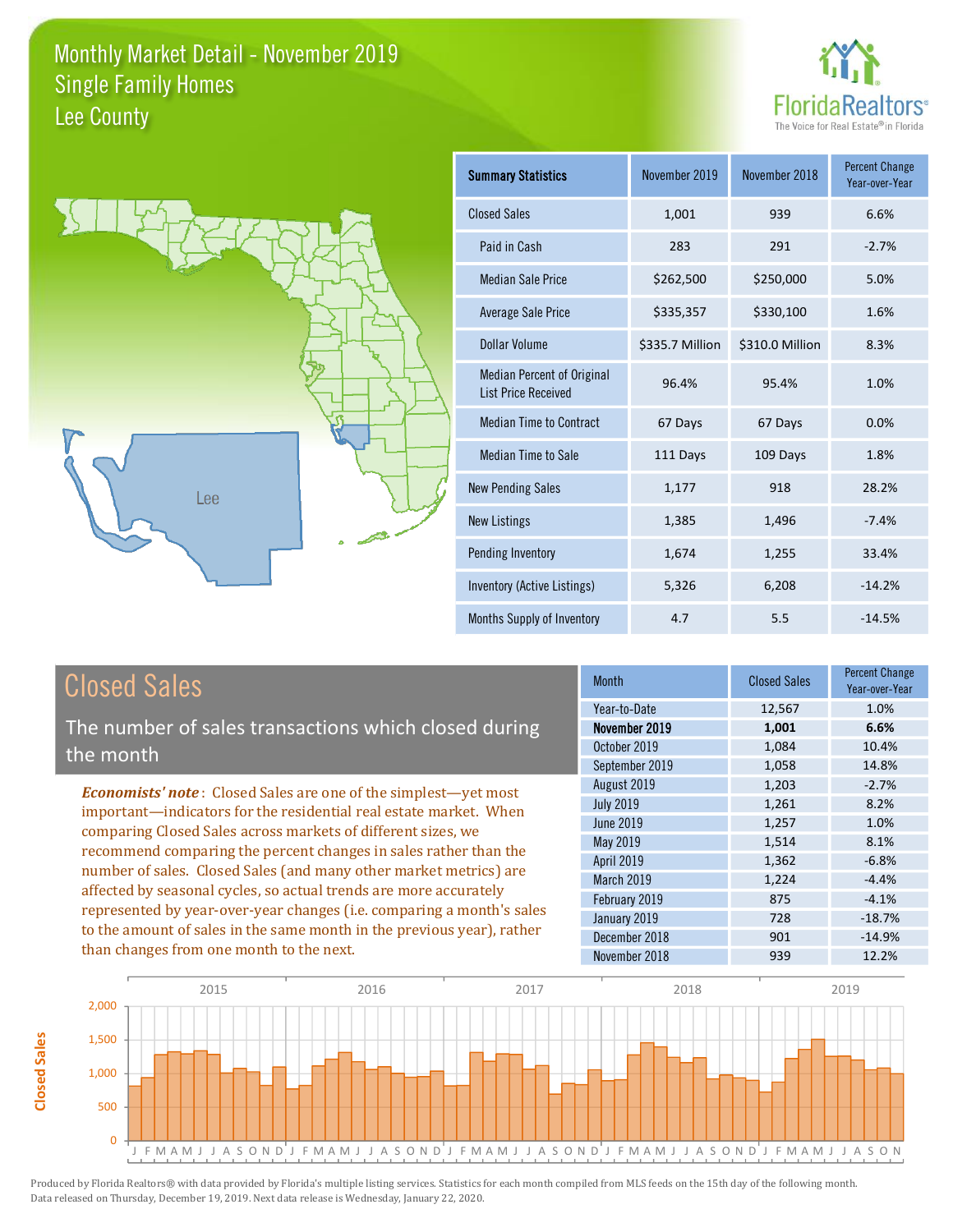this statistic should be interpreted with care.



 $-24.4%$ 

 $-29.2%$ 

 $-4.0%$ 

| Cash Sales                                                                      | <b>Month</b>      | <b>Cash Sales</b> | <b>Percent Change</b><br>Year-over-Year |
|---------------------------------------------------------------------------------|-------------------|-------------------|-----------------------------------------|
|                                                                                 | Year-to-Date      | 3.627             | $-5.3%$                                 |
| The number of Closed Sales during the month in which                            | November 2019     | 283               | $-2.7%$                                 |
| buyers exclusively paid in cash                                                 | October 2019      | 284               | $-5.0%$                                 |
|                                                                                 | September 2019    | 307               | 19.5%                                   |
|                                                                                 | August 2019       | 303               | $-10.9%$                                |
|                                                                                 | <b>July 2019</b>  | 343               | 6.2%                                    |
| <b>Economists' note</b> : Cash Sales can be a useful indicator of the extent to | June 2019         | 359               | $-1.9%$                                 |
| which investors are participating in the market. Why? Investors are             | May 2019          | 400               | $-3.1%$                                 |
| far more likely to have the funds to purchase a home available up front,        | <b>April 2019</b> | 430               | $-3.2%$                                 |
| whereas the typical homebuyer requires a mortgage or some other                 | <b>March 2019</b> | 403               | $-4.0%$                                 |
| form of financing. There are, of course, many possible exceptions, so           | February 2019     | 270               | $-23.3%$                                |

January 2019

December 2018

November 2018

2015 2016 2017 2018 2019 600 500 400 300 200 100  $\overline{0}$ JFMAMJ J A S O N D FMAMJ J A S O N D J F M A M J J A S O N D J F M A M J J A S O N D J F M A M J J A S O N

### Cash Sales as a Percentage of Closed Sales

The percentage of Closed Sales during the month which were Cash Sales

**Economists' note:** This statistic is simply another way of viewing Cash Sales. The remaining percentages of Closed Sales (i.e. those not paid fully in cash) each month involved some sort of financing, such as mortgages, owner/seller financing, assumed loans, etc.

| <b>Month</b>     | <b>Percent of Closed</b><br>Sales Paid in Cash | <b>Percent Change</b><br>Year-over-Year |
|------------------|------------------------------------------------|-----------------------------------------|
| Year-to-Date     | 28.9%                                          | $-6.2%$                                 |
| November 2019    | 28.3%                                          | $-8.7%$                                 |
| October 2019     | 26.2%                                          | $-13.8%$                                |
| September 2019   | 29.0%                                          | 3.9%                                    |
| August 2019      | 25.2%                                          | $-8.4%$                                 |
| <b>July 2019</b> | 27.2%                                          | $-1.8%$                                 |
| June 2019        | 28.6%                                          | $-2.7%$                                 |
| May 2019         | 26.4%                                          | $-10.5%$                                |
| April 2019       | 31.6%                                          | 3.9%                                    |
| March 2019       | 32.9%                                          | 0.3%                                    |
| February 2019    | 30.9%                                          | $-19.9%$                                |
| January 2019     | 33.7%                                          | $-6.9%$                                 |
| December 2018    | 30.2%                                          | $-16.8%$                                |
| November 2018    | 31.0%                                          | $-14.4%$                                |

245

272

291

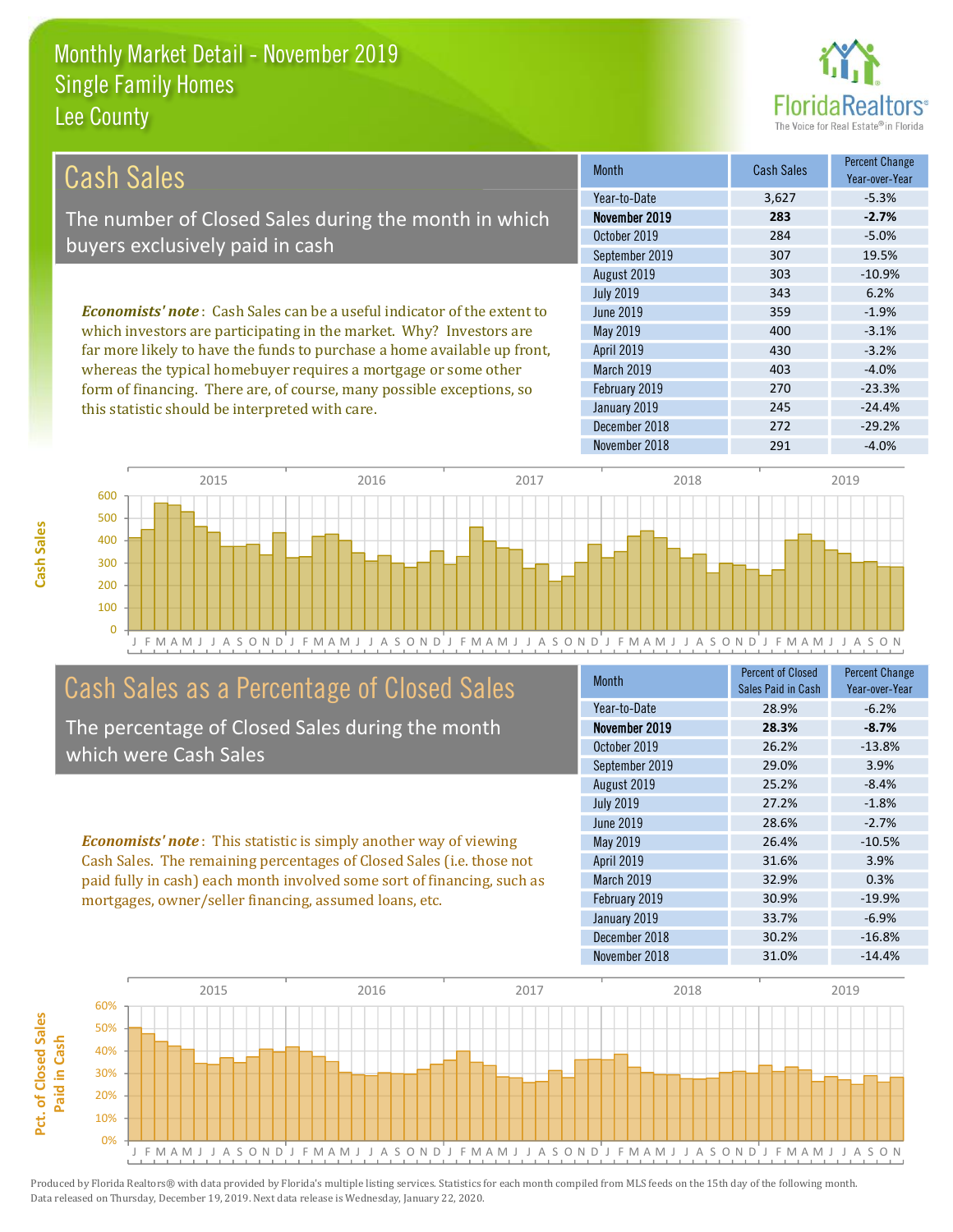

### **Median Sale Price**

The median sale price reported for the month (i.e. 50% of sales were above and 50% of sales were below)

**Economists' note**: Median Sale Price is our preferred summary statistic for price activity because, unlike Average Sale Price, Median Sale Price is not sensitive to high sale prices for small numbers of homes that may not be characteristic of the market area. Keep in mind that median price trends over time are not always solely caused by changes in the general value of local real estate. Median sale price only reflects the values of the homes that sold each month, and the mix of the types of homes that sell can change over time.

| <b>Month</b>      | <b>Median Sale Price</b> | <b>Percent Change</b><br>Year-over-Year |
|-------------------|--------------------------|-----------------------------------------|
| Year-to-Date      | \$258,000                | 2.4%                                    |
| November 2019     | \$262,500                | 5.0%                                    |
| October 2019      | \$255,934                | 3.6%                                    |
| September 2019    | \$252,250                | 3.0%                                    |
| August 2019       | \$255,000                | 1.6%                                    |
| <b>July 2019</b>  | \$260,000                | 2.0%                                    |
| <b>June 2019</b>  | \$255,006                | 2.0%                                    |
| May 2019          | \$265,000                | 1.6%                                    |
| <b>April 2019</b> | \$266,500                | 1.3%                                    |
| March 2019        | \$250,400                | $-3.7%$                                 |
| February 2019     | \$253,250                | 1.2%                                    |
| January 2019      | \$264,498                | 8.2%                                    |
| December 2018     | \$246,000                | 3.2%                                    |
| November 2018     | \$250,000                | 2.0%                                    |



#### **Average Sale Price**

The average sale price reported for the month (i.e. total sales in dollars divided by the number of sales)

Economists' note: Usually, we prefer Median Sale Price over Average Sale Price as a summary statistic for home prices. However, Average Sale Price does have its uses-particularly when it is analyzed alongside the Median Sale Price. For one, the relative difference between the two statistics can provide some insight into the market for higher-end homes in an area.

| Month            | <b>Average Sale Price</b> | <b>Percent Change</b><br>Year-over-Year |
|------------------|---------------------------|-----------------------------------------|
| Year-to-Date     | \$345,260                 | $-2.2%$                                 |
| November 2019    | \$335,357                 | 1.6%                                    |
| October 2019     | \$334,658                 | 2.3%                                    |
| September 2019   | \$326,642                 | 4.3%                                    |
| August 2019      | \$316,241                 | $-3.2%$                                 |
| <b>July 2019</b> | \$353,488                 | 0.8%                                    |
| <b>June 2019</b> | \$362,415                 | 2.7%                                    |
| May 2019         | \$375,899                 | 3.3%                                    |
| April 2019       | \$351,961                 | $-6.0%$                                 |
| March 2019       | \$339,865                 | $-9.6%$                                 |
| February 2019    | \$345,056                 | $-3.2%$                                 |
| January 2019     | \$338,866                 | $-14.9%$                                |
| December 2018    | \$326,339                 | 7.7%                                    |
| November 2018    | \$330,100                 | 4.1%                                    |

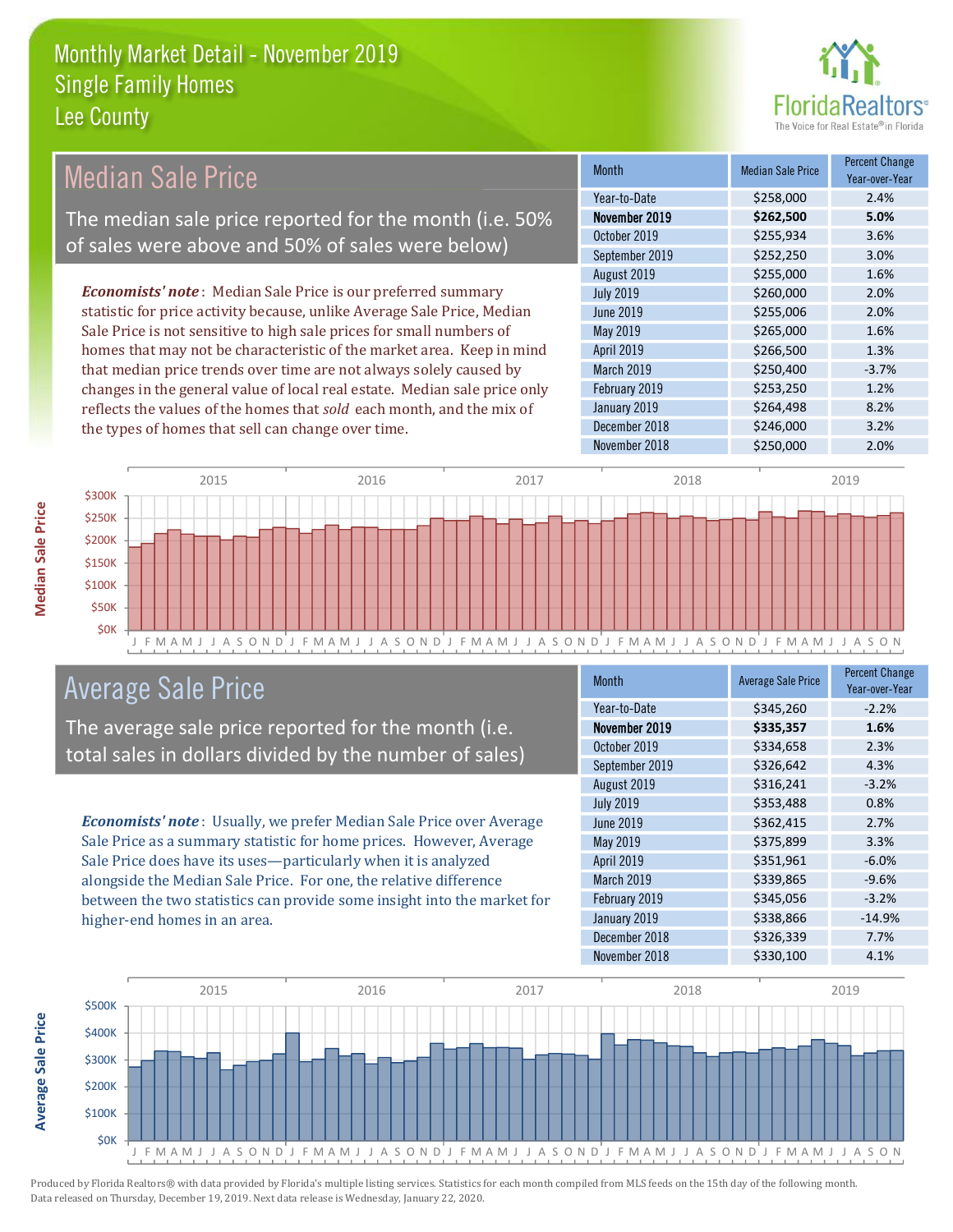

#### ollar Volume

The sum of the sale prices for all sales which closed during the month

**Economists' note**: Dollar Volume is simply the sum of all sale prices in a given time period, and can quickly be calculated by multiplying Closed Sales by Average Sale Price. It is a strong indicator of the health of the real estate industry in a market, and is of particular interest to real estate professionals, investors, analysts, and government agencies. Potential home sellers and home buyers, on the other hand, will likely be better served by paying attention to trends in the two components of Dollar Volume (i.e. sales and prices) individually.

| <b>Month</b>      | Dollar Volume   | <b>Percent Change</b><br>Year-over-Year |
|-------------------|-----------------|-----------------------------------------|
| Year-to-Date      | \$4.3 Billion   | $-1.2%$                                 |
| November 2019     | \$335.7 Million | 8.3%                                    |
| October 2019      | \$362.8 Million | 12.9%                                   |
| September 2019    | \$345.6 Million | 19.7%                                   |
| August 2019       | \$380.4 Million | $-5.9%$                                 |
| <b>July 2019</b>  | \$445.7 Million | 9.1%                                    |
| June 2019         | \$455.6 Million | 3.8%                                    |
| May 2019          | \$569.1 Million | 11.7%                                   |
| <b>April 2019</b> | \$479.4 Million | $-12.3%$                                |
| March 2019        | \$416.0 Million | $-13.6%$                                |
| February 2019     | \$301.9 Million | $-7.1%$                                 |
| January 2019      | \$246.7 Million | $-30.8%$                                |
| December 2018     | \$294.0 Million | $-8.4%$                                 |
| November 2018     | \$310.0 Million | 16.8%                                   |



### Median Percent of Original List Price Received

The median of the sale price (as a percentage of the original list price) across all properties selling during the month

**Economists' note:** The Median Percent of Original List Price Received is useful as an indicator of market recovery, since it typically rises as buyers realize that the market may be moving away from them and they need to match the selling price (or better it) in order to get a contract on the house. This is usually the last measure to indicate a market has shifted from down to up, so it is what we would call a lagging indicator.

| <b>Month</b>     | Med. Pct. of Orig.<br><b>List Price Received</b> | <b>Percent Change</b><br>Year-over-Year |
|------------------|--------------------------------------------------|-----------------------------------------|
| Year-to-Date     | 95.4%                                            | $-0.1%$                                 |
| November 2019    | 96.4%                                            | 1.0%                                    |
| October 2019     | 95.8%                                            | 0.1%                                    |
| September 2019   | 95.5%                                            | $-0.5%$                                 |
| August 2019      | 95.5%                                            | $-0.2%$                                 |
| <b>July 2019</b> | 95.1%                                            | $-0.3%$                                 |
| <b>June 2019</b> | 95.3%                                            | 0.3%                                    |
| May 2019         | 95.1%                                            | 0.2%                                    |
| April 2019       | 94.8%                                            | $-0.6%$                                 |
| March 2019       | 95.1%                                            | $-0.7%$                                 |
| February 2019    | 95.3%                                            | $-0.2%$                                 |
| January 2019     | 95.3%                                            | $-0.4%$                                 |
| December 2018    | 95.7%                                            | 0.2%                                    |
| November 2018    | 95.4%                                            | $-0.3%$                                 |

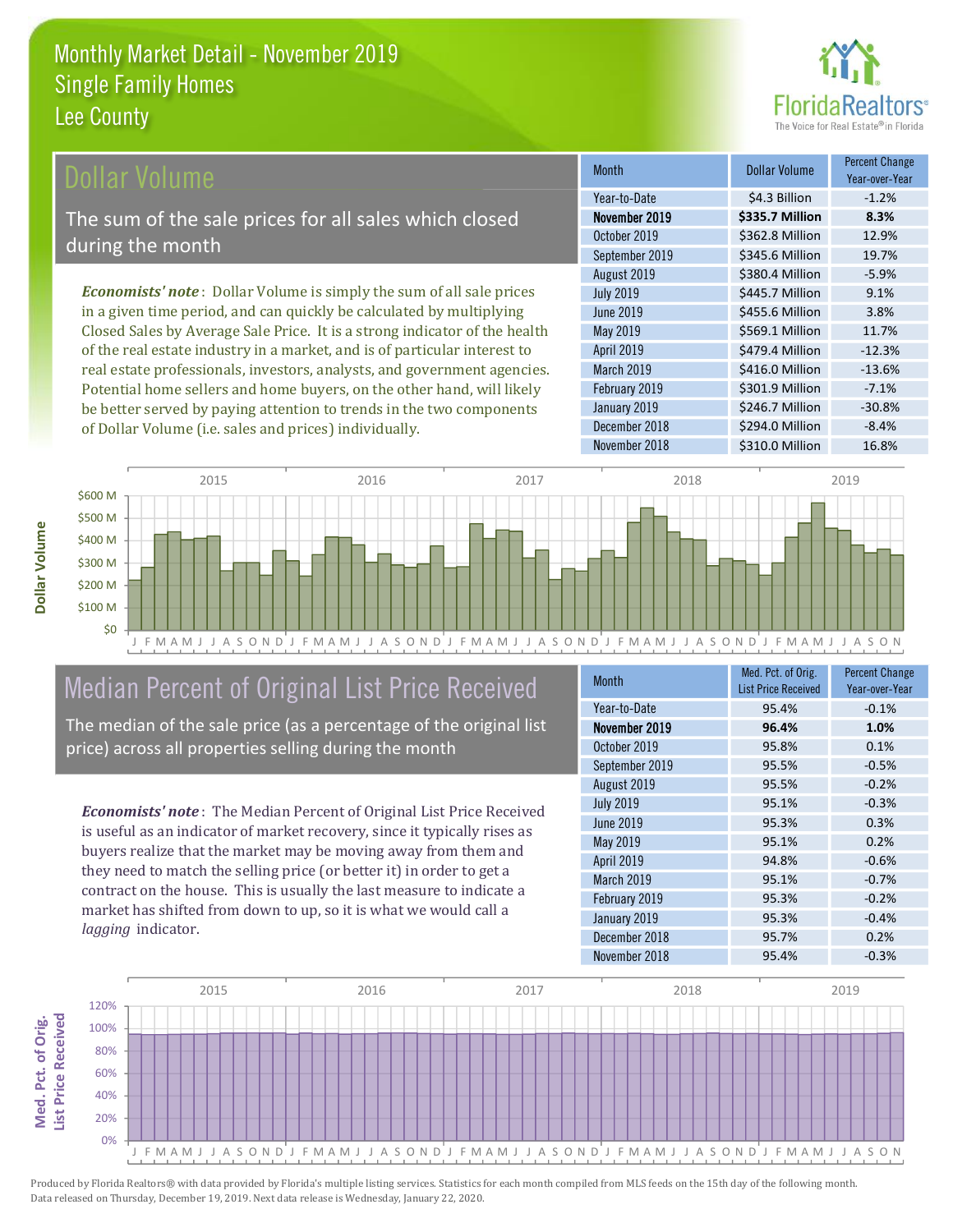

### **Median Time to Contract**

The median number of days between the listing date and contract date for all Closed Sales during the month

**Economists' note:** Like Time to Sale, Time to Contract is a measure of the length of the home selling process calculated for sales which closed during the month. The difference is that Time to Contract measures the number of days between the initial listing of a property and the signing of the contract which eventually led to the closing of the sale. When the gap between Median Time to Contract and Median Time to Sale grows, it is usually a sign of longer closing times and/or declining numbers of cash sales.

| Month             | <b>Median Time to</b><br>Contract | <b>Percent Change</b><br>Year-over-Year |
|-------------------|-----------------------------------|-----------------------------------------|
| Year-to-Date      | 73 Days                           | 17.7%                                   |
| November 2019     | 67 Days                           | 0.0%                                    |
| October 2019      | 72 Days                           | 22.0%                                   |
| September 2019    | 80 Days                           | 56.9%                                   |
| August 2019       | 82 Days                           | 20.6%                                   |
| <b>July 2019</b>  | 73 Days                           | 10.6%                                   |
| June 2019         | 71 Days                           | 9.2%                                    |
| May 2019          | 68 Days                           | 7.9%                                    |
| <b>April 2019</b> | 71 Days                           | 29.1%                                   |
| March 2019        | 72 Days                           | 22.0%                                   |
| February 2019     | 75 Days                           | 11.9%                                   |
| January 2019      | 67 Days                           | 11.7%                                   |
| December 2018     | 63 Days                           | $-1.6%$                                 |
| November 2018     | 67 Days                           | 1.5%                                    |



### **Median Time to Sale**

**Median Time to** 

**Median Time to** 

The median number of days between the listing date and closing date for all Closed Sales during the month

**Economists' note**: Time to Sale is a measure of the length of the home selling process, calculated as the number of days between the initial listing of a property and the closing of the sale. Median Time to Sale is the amount of time the "middle" property selling this month was on the market. That is, 50% of homes selling this month took less time to sell, and 50% of homes took more time to sell. Median Time to Sale gives a more accurate picture than Average Time to Sale, which can be skewed upward by small numbers of properties taking an abnormally long time to sell.

| <b>Month</b>     | <b>Median Time to Sale</b> | <b>Percent Change</b><br>Year-over-Year |
|------------------|----------------------------|-----------------------------------------|
| Year-to-Date     | 114 Days                   | 9.6%                                    |
| November 2019    | 111 Days                   | 1.8%                                    |
| October 2019     | 114 Days                   | 9.6%                                    |
| September 2019   | 121 Days                   | 27.4%                                   |
| August 2019      | 121 Days                   | 9.0%                                    |
| <b>July 2019</b> | 115 Days                   | 6.5%                                    |
| <b>June 2019</b> | 112 Days                   | 4.7%                                    |
| May 2019         | 110 Days                   | 3.8%                                    |
| April 2019       | 109 Days                   | 14.7%                                   |
| March 2019       | 110 Days                   | 14.6%                                   |
| February 2019    | 113 Days                   | 9.7%                                    |
| January 2019     | 112 Days                   | 14.3%                                   |
| December 2018    | 96 Days                    | $-9.4%$                                 |
| November 2018    | 109 Days                   | 0.0%                                    |

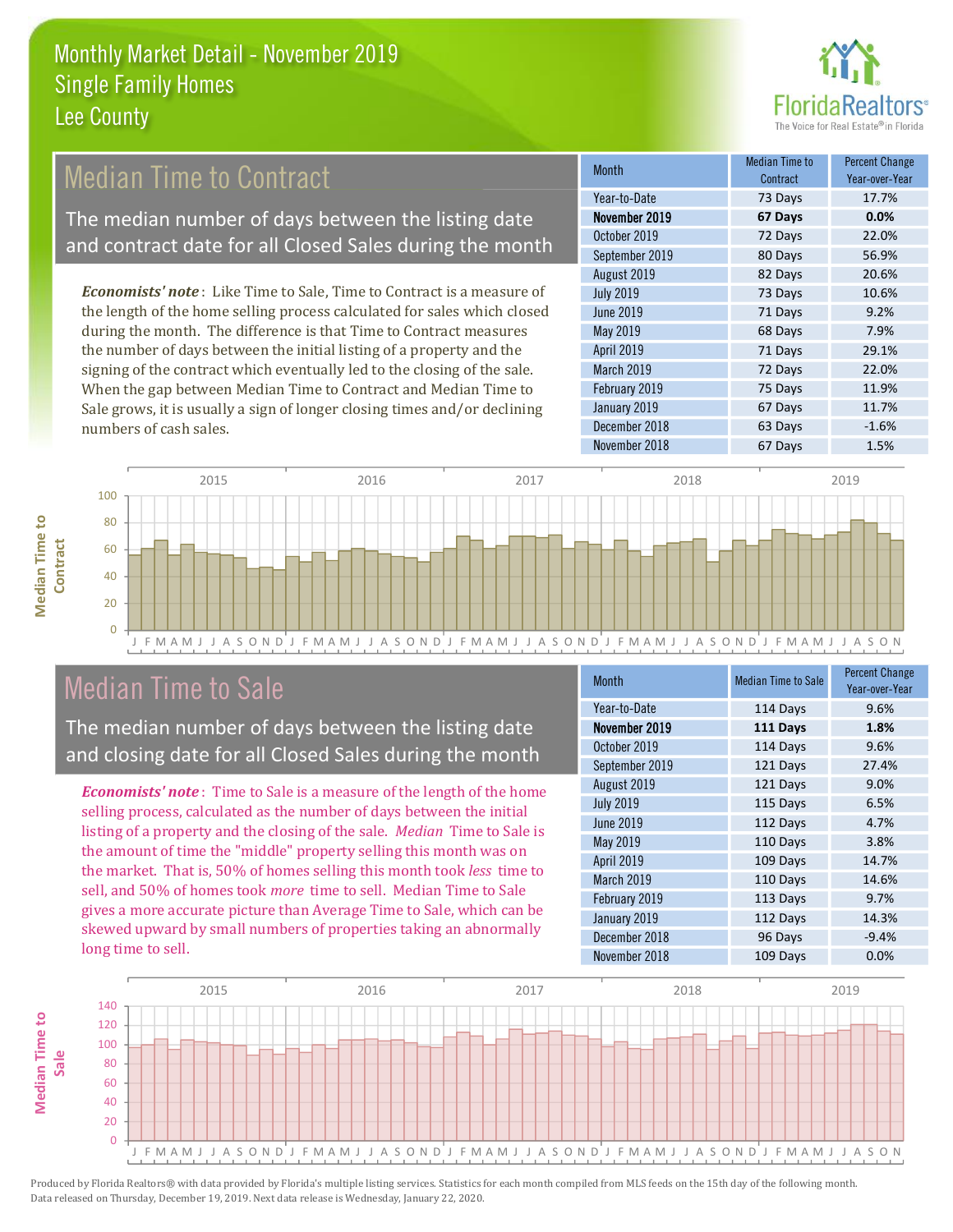

| <b>New Pending Sales</b>                                                      | <b>Month</b>      | <b>New Pending Sales</b> | <b>Percent Change</b><br>Year-over-Year |
|-------------------------------------------------------------------------------|-------------------|--------------------------|-----------------------------------------|
|                                                                               | Year-to-Date      | 14,941                   | 4.8%                                    |
| The number of listed properties that went under                               | November 2019     | 1,177                    | 28.2%                                   |
| contract during the month                                                     | October 2019      | 1,275                    | 15.2%                                   |
|                                                                               | September 2019    | 1,158                    | 19.6%                                   |
|                                                                               | August 2019       | 1,261                    | 2.9%                                    |
| <b>Economists' note:</b> Because of the typical length of time it takes for a | <b>July 2019</b>  | 1,333                    | 4.5%                                    |
| sale to close, economists consider Pending Sales to be a decent               | June 2019         | 1,385                    | 9.3%                                    |
| indicator of potential future Closed Sales. It is important to bear in        | May 2019          | 1,525                    | 1.4%                                    |
| mind, however, that not all Pending Sales will be closed successfully.        | <b>April 2019</b> | 1,657                    | 5.5%                                    |
| So, the effectiveness of Pending Sales as a future indicator of Closed        | March 2019        | 1,610                    | $-4.6%$                                 |
| Sales is susceptible to changes in market conditions such as the              | February 2019     | 1,348                    | $-0.9%$                                 |
| availability of financing for homebuyers and the inventory of                 | January 2019      | 1,212                    | $-11.6%$                                |



December 2018

## **New Listings**

distressed properties for sale.

The number of properties put onto the market during the month

Economists' note: New Listings tend to rise in delayed response to increasing prices, so they are often seen as a lagging indicator of market health. As prices rise, potential sellers raise their estimations of value—and in the most recent cycle, rising prices have freed up many potential sellers who were previously underwater on their mortgages. Note that in our calculations, we take care to not include properties that were recently taken off the market and quickly relisted, since these are not really new listings.

| <b>Month</b>     | <b>New Listings</b> | <b>Percent Change</b><br>Year-over-Year |
|------------------|---------------------|-----------------------------------------|
| Year-to-Date     | 16,209              | $-5.0%$                                 |
| November 2019    | 1,385               | $-7.4%$                                 |
| October 2019     | 1,635               | 3.6%                                    |
| September 2019   | 1,229               | $-3.7%$                                 |
| August 2019      | 1,169               | $-17.8%$                                |
| <b>July 2019</b> | 1,279               | $-5.7%$                                 |
| <b>June 2019</b> | 1,184               | $-5.6%$                                 |
| May 2019         | 1,413               | $-3.2%$                                 |
| April 2019       | 1,518               | 0.5%                                    |
| March 2019       | 1,651               | $-6.1%$                                 |
| February 2019    | 1,649               | $-10.1%$                                |
| January 2019     | 2,097               | $-0.8%$                                 |
| December 2018    | 1,248               | 6.9%                                    |
| November 2018    | 1,496               | $-5.2%$                                 |

852

 $-11.0%$ 



Produced by Florida Realtors® with data provided by Florida's multiple listing services. Statistics for each month compiled from MLS feeds on the 15th day of the following month. Data released on Thursday, December 19, 2019. Next data release is Wednesday, January 22, 2020.

**New Listings**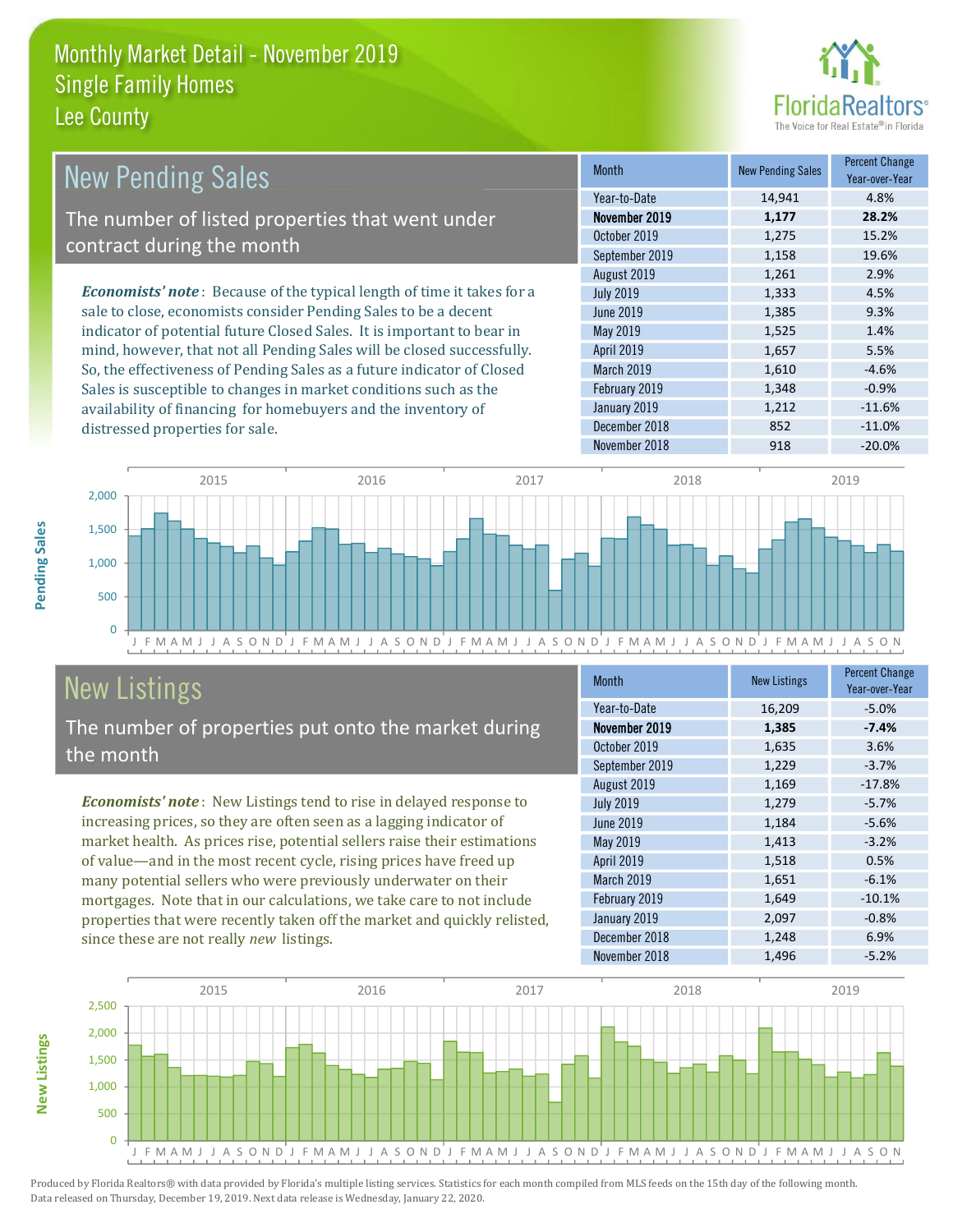

# **Inventory (Active Listings)** The number of property listings active at the end of the month

**Economists' note:** There are a number of ways to define and calculate Inventory. Our method is to simply count the number of active listings on the last day of the month, and hold this number to compare with the same month the following year. Inventory rises when New Listings are outpacing the number of listings that go off-market (regardless of whether they actually sell). Likewise, it falls when New Listings aren't keeping up with the rate at which homes are going off-market.

| <b>Month</b>             | Inventory | <b>Percent Change</b><br>Year-over-Year |
|--------------------------|-----------|-----------------------------------------|
| <b>YTD (Monthly Avg)</b> | 6,000     | 3.4%                                    |
| November 2019            | 5,326     | $-14.2%$                                |
| October 2019             | 5,287     | $-9.2%$                                 |
| September 2019           | 4,977     | $-8.6%$                                 |
| August 2019              | 5,100     | $-3.9%$                                 |
| <b>July 2019</b>         | 5,422     | 1.8%                                    |
| June 2019                | 5,724     | 5.6%                                    |
| May 2019                 | 6,234     | 7.7%                                    |
| April 2019               | 6,633     | 10.2%                                   |
| March 2019               | 6,994     | 12.1%                                   |
| February 2019            | 7,195     | 14.5%                                   |
| January 2019             | 7,104     | 18.9%                                   |
| December 2018            | 6,367     | 20.0%                                   |
| November 2018            | 6,208     | 17.4%                                   |



### **Months Supply of Inventory**

An estimate of the number of months it will take to deplete the current Inventory given recent sales rates

**Economists' note:** MSI is a useful indicator of market conditions. The benchmark for a balanced market (favoring neither buyer nor seller) is 5.5 months of inventory. Anything higher is traditionally a buyers' market, and anything lower is a sellers' market. There is no single accepted way of calculating MSI. A common method is to divide current Inventory by the most recent month's Closed Sales count, but this count is a usually poor predictor of future Closed Sales due to seasonal cycles. To eliminate seasonal effects, we use the 12-month average of monthly Closed Sales instead.

| <b>Month</b>             | <b>Months Supply</b> | <b>Percent Change</b><br>Year-over-Year |
|--------------------------|----------------------|-----------------------------------------|
| <b>YTD (Monthly Avg)</b> | 5.4                  | 0.0%                                    |
| November 2019            | 4.7                  | $-14.5%$                                |
| October 2019             | 4.7                  | $-9.6%$                                 |
| September 2019           | 4.5                  | $-8.2%$                                 |
| August 2019              | 4.6                  | $-6.1%$                                 |
| <b>July 2019</b>         | 4.9                  | 0.0%                                    |
| <b>June 2019</b>         | 5.2                  | 2.0%                                    |
| May 2019                 | 5.7                  | 5.6%                                    |
| April 2019               | 6.1                  | 7.0%                                    |
| March 2019               | 6.4                  | 6.7%                                    |
| February 2019            | 6.6                  | 10.0%                                   |
| January 2019             | 6.5                  | 12.1%                                   |
| December 2018            | 5.7                  | 11.8%                                   |
| November 2018            | 5.5                  | 7.8%                                    |

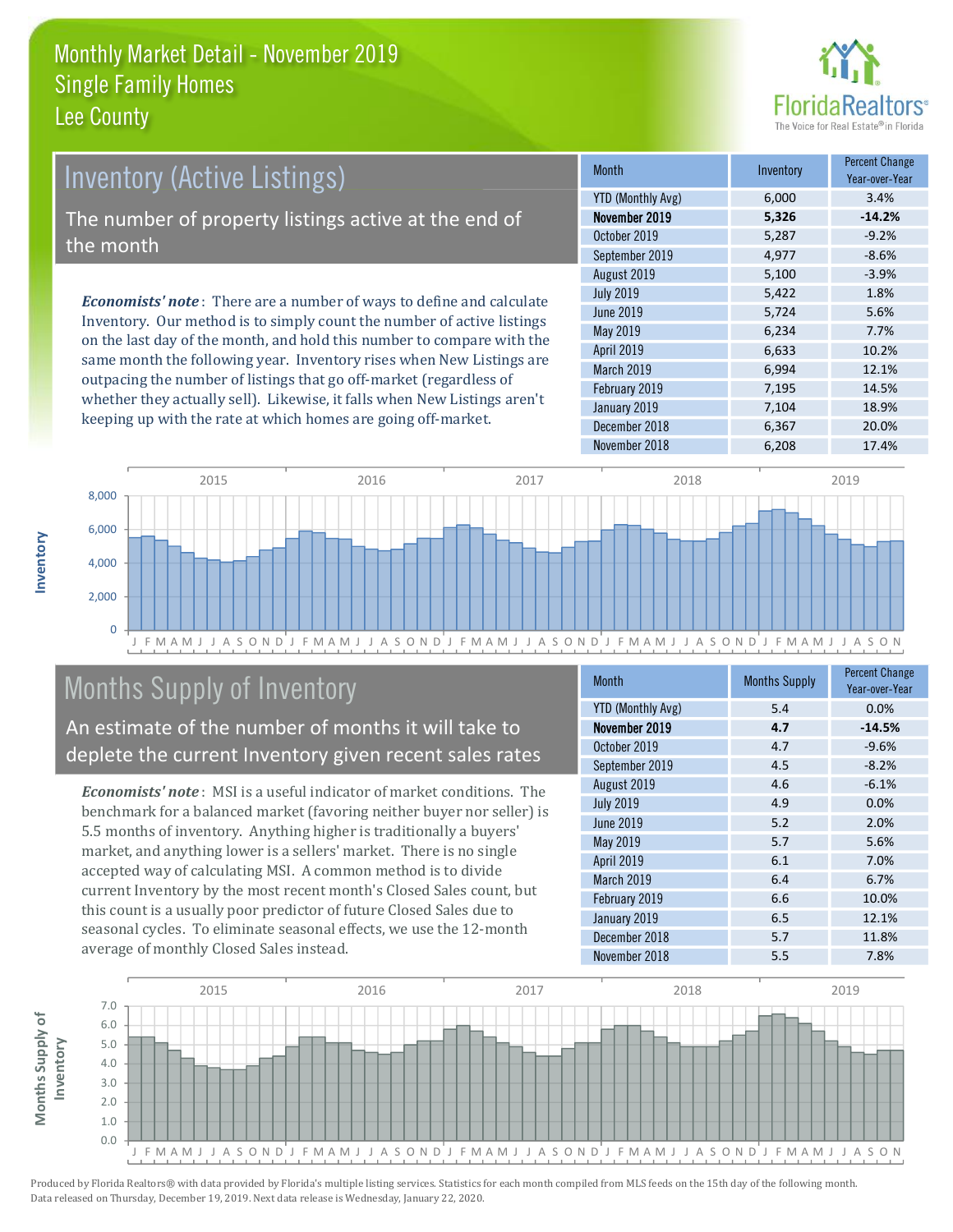

#### **Percent Change Closed Sales by Sale Price Closed Sales** Sale Price Year-over-Year Less than \$50,000  $\mathbf 1$  $-75.0%$ The number of sales transactions which closed during  $$50.000 - $99.999$  $21$ 61.5% the month 53 12.8%  $$100,000 - $149,999$ **Economists' note:** Closed Sales are one of the simplest—yet most \$150,000 - \$199.999 170  $-14.1%$ important-indicators for the residential real estate market. When \$200.000 - \$249.999 222 13.8% comparing Closed Sales across markets of different sizes, we \$250,000 - \$299.999 137 4.6% recommend comparing the percent changes in sales rather than the number of sales. Closed Sales (and many other market metrics) are \$300,000 - \$399,999 187 12.0% affected by seasonal cycles, so actual trends are more accurately \$400,000 - \$599,999 128 8.5% represented by year-over-year changes (i.e. comparing a month's sales \$600.000 - \$999.999 61 38.6% to the amount of sales in the same month in the previous year), rather than changes from one month to the next. \$1,000,000 or more  $\overline{21}$  $-4.5%$ November 2018 November 2019



#### **Median Time to Contract by Sale Price** The median number of days between the listing date and contract date for all Closed Sales during the month

**Economists' note**: Like Time to Sale. Time to Contract is a measure of the length of the home selling process calculated for sales which closed during the month. The difference is that Time to Contract measures the number of days between the initial listing of a property and the signing of the contract which eventually led to the closing of the sale. When the gap between Median Time to Contract and Median Time to Sale grows, it is usually a sign of longer closing times and/or declining numbers of cash sales.

| <b>Sale Price</b>     | Median Time to<br>Contract | <b>Percent Change</b><br>Year-over-Year |
|-----------------------|----------------------------|-----------------------------------------|
| Less than \$50,000    | 9 Days                     | $-89.4%$                                |
| $$50,000 - $99,999$   | 54 Days                    | 100.0%                                  |
| $$100,000 - $149,999$ | 37 Days                    | 19.4%                                   |
| $$150,000 - $199,999$ | 67 Days                    | 26.4%                                   |
| \$200,000 - \$249,999 | 49 Days                    | $-23.4%$                                |
| \$250,000 - \$299,999 | 62 Days                    | $-10.1%$                                |
| \$300,000 - \$399,999 | 84 Days                    | 18.3%                                   |
| \$400,000 - \$599,999 | 86 Days                    | $-1.1%$                                 |
| \$600,000 - \$999,999 | 203 Days                   | 38.1%                                   |
| \$1,000,000 or more   | 140 Davs                   | $-39.7%$                                |

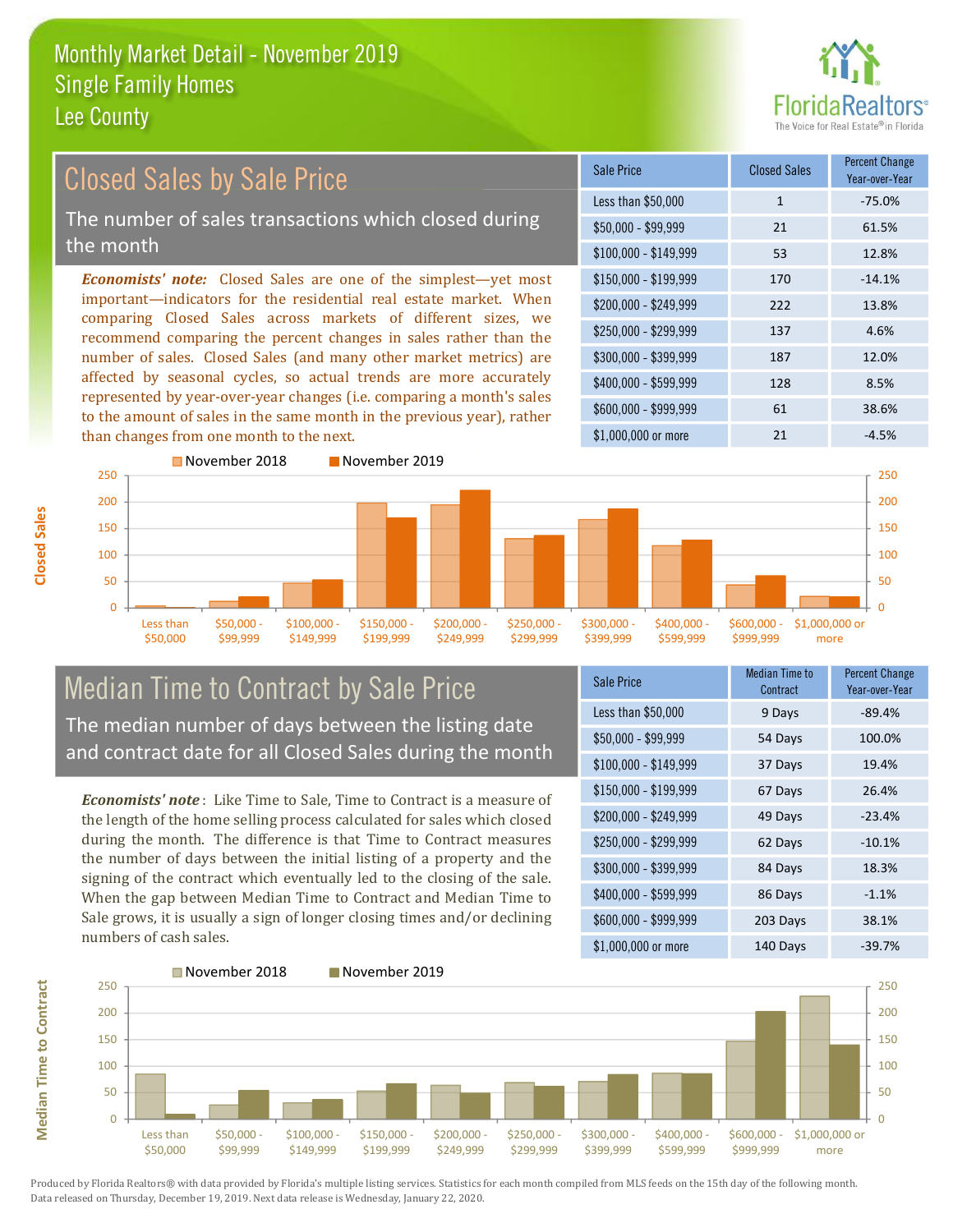

### **New Listings by Initial Listing Price** The number of properties put onto the market during

the month

Economists' note: New Listings tend to rise in delayed response to increasing prices, so they are often seen as a lagging indicator of market health. As prices rise, potential sellers raise their estimations of value—and in the most recent cycle, rising prices have freed up many potential sellers who were previously underwater on their mortgages. Note that in our calculations, we take care to not include properties that were recently taken off the market and quickly relisted, since these are not really new listings.

| <b>Initial Listing Price</b> | <b>New Listings</b> | <b>Percent Change</b><br>Year-over-Year |
|------------------------------|---------------------|-----------------------------------------|
| Less than \$50,000           | $\mathbf{1}$        | $-50.0%$                                |
| \$50,000 - \$99,999          | 15                  | $-25.0%$                                |
| $$100,000 - $149,999$        | 39                  | $-54.7%$                                |
| $$150,000 - $199,999$        | 178                 | $-28.2%$                                |
| \$200,000 - \$249,999        | 269                 | 0.7%                                    |
| \$250,000 - \$299,999        | 172                 | $-6.5%$                                 |
| \$300,000 - \$399,999        | 246                 | 1.7%                                    |
| \$400,000 - \$599,999        | 223                 | $-0.4%$                                 |
| \$600,000 - \$999,999        | 140                 | 12.9%                                   |
| \$1,000,000 or more          | 102                 | 3.0%                                    |



nventory



#### **Inventory by Current Listing Price** The number of property listings active at the end of the month

**Economists' note**: There are a number of ways to define and calculate Inventory. Our method is to simply count the number of active listings on the last day of the month, and hold this number to compare with the same month the following year. Inventory rises when New Listings are outpacing the number of listings that go off-market (regardless of whether they actually sell). Likewise, it falls when New Listings aren't keeping up with the rate at which homes are going off-market.

| <b>Current Listing Price</b> | Inventory    | <b>Percent Griange</b><br>Year-over-Year |
|------------------------------|--------------|------------------------------------------|
| Less than \$50,000           | $\mathbf{1}$ | 0.0%                                     |
| $$50,000 - $99,999$          | 25           | $-35.9%$                                 |
| $$100,000 - $149,999$        | 140          | $-29.6%$                                 |
| $$150,000 - $199,999$        | 612          | $-22.6%$                                 |
| \$200,000 - \$249,999        | 851          | $-6.3%$                                  |
| \$250,000 - \$299,999        | 636          | $-16.1%$                                 |
| \$300,000 - \$399,999        | 871          | $-22.5%$                                 |
| \$400,000 - \$599,999        | 971          | $-10.4%$                                 |
| \$600,000 - \$999,999        | 654          | $-6.8%$                                  |
| \$1,000,000 or more          | 565          | $-6.1%$                                  |

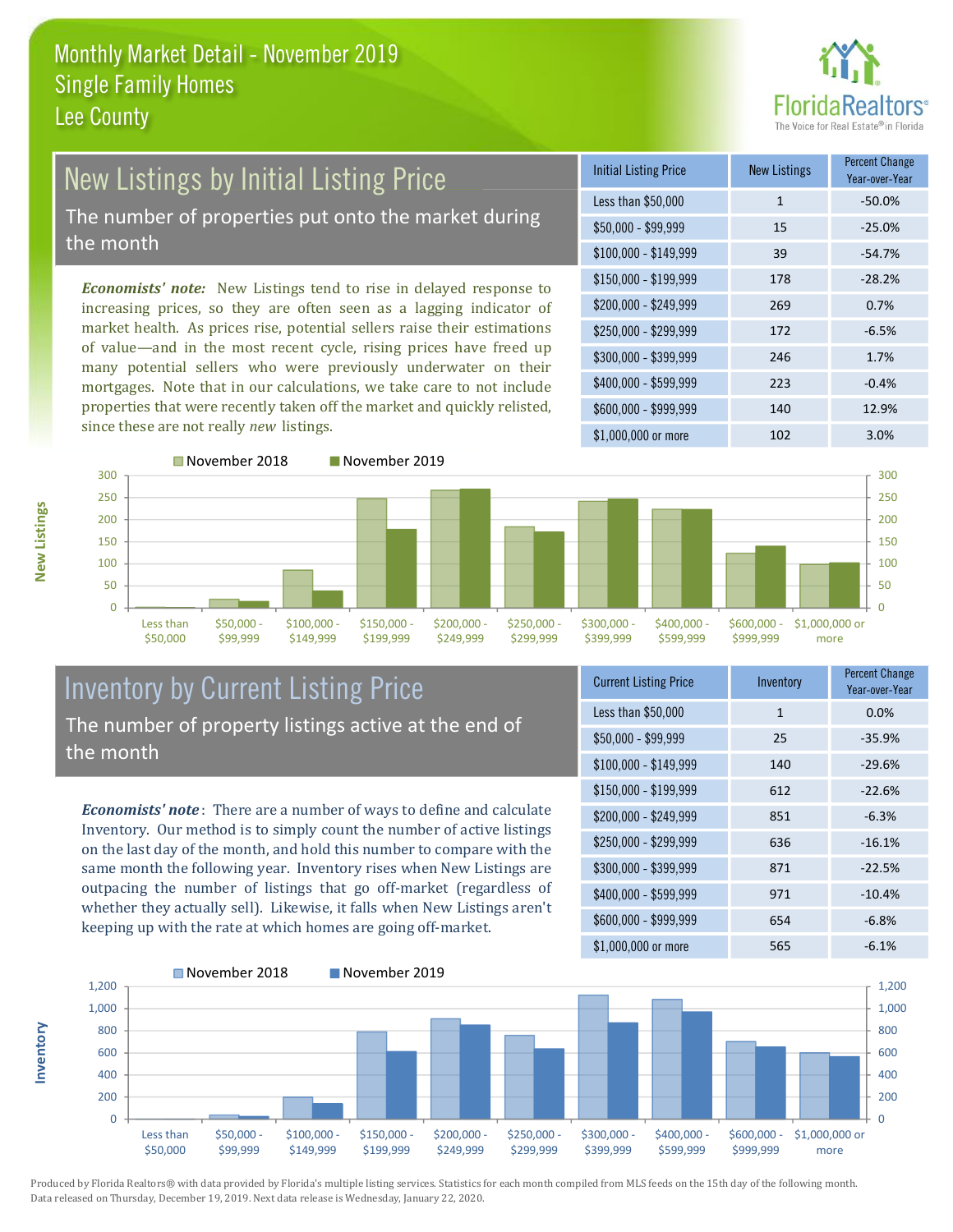#### Monthly Distressed Market - November 2019 **Single Family Homes** Lee County



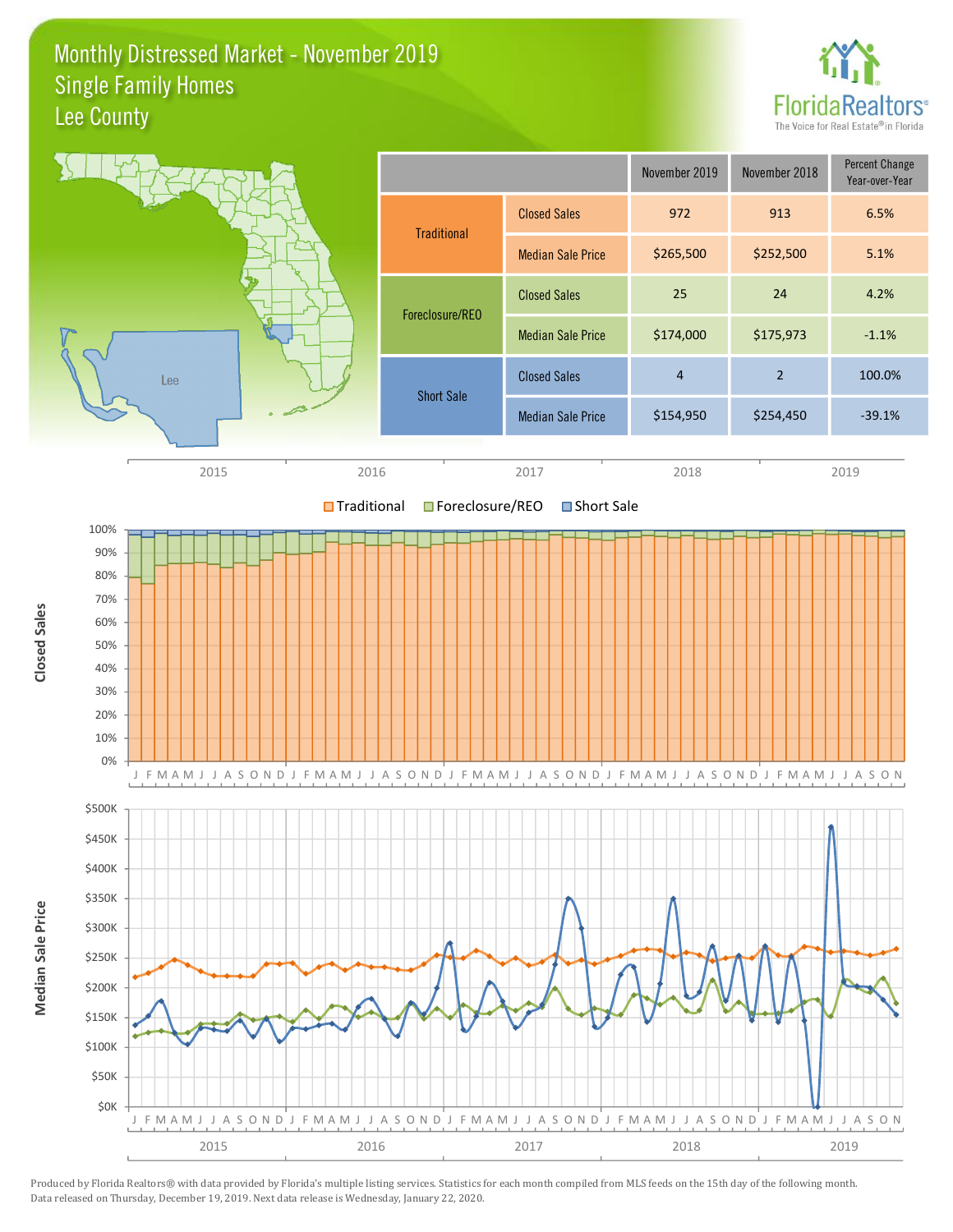



| <b>Summary Statistics</b>                                       | November 2019   | November 2018   | <b>Percent Change</b><br>Year-over-Year |
|-----------------------------------------------------------------|-----------------|-----------------|-----------------------------------------|
| <b>Closed Sales</b>                                             | 474             | 452             | 4.9%                                    |
| Paid in Cash                                                    | 247             | 264             | $-6.4%$                                 |
| <b>Median Sale Price</b>                                        | \$195,000       | \$187,000       | 4.3%                                    |
| <b>Average Sale Price</b>                                       | \$241,365       | \$250,273       | $-3.6%$                                 |
| Dollar Volume                                                   | \$114.4 Million | \$113.1 Million | 1.1%                                    |
| <b>Median Percent of Original</b><br><b>List Price Received</b> | 95.0%           | 95.2%           | $-0.2%$                                 |
| <b>Median Time to Contract</b>                                  | 67 Days         | 70 Days         | $-4.3%$                                 |
| <b>Median Time to Sale</b>                                      | 105 Days        | 100 Days        | 5.0%                                    |
| <b>New Pending Sales</b>                                        | 592             | 463             | 27.9%                                   |
| <b>New Listings</b>                                             | 721             | 828             | $-12.9%$                                |
| <b>Pending Inventory</b>                                        | 710             | 549             | 29.3%                                   |
| <b>Inventory (Active Listings)</b>                              | 3,029           | 3,491           | $-13.2%$                                |
| Months Supply of Inventory                                      | 5.4             | 6.2             | $-12.9%$                                |

### **Closed Sales**

**Closed Sales** 

The number of sales transactions which closed during the month

**Economists' note:** Closed Sales are one of the simplest-yet most important-indicators for the residential real estate market. When comparing Closed Sales across markets of different sizes, we recommend comparing the percent changes in sales rather than the number of sales. Closed Sales (and many other market metrics) are affected by seasonal cycles, so actual trends are more accurately represented by year-over-year changes (i.e. comparing a month's sales to the amount of sales in the same month in the previous year), rather than changes from one month to the next.

| <b>Month</b>     | <b>Closed Sales</b> | <b>Percent Change</b><br>Year-over-Year |
|------------------|---------------------|-----------------------------------------|
| Year-to-Date     | 6,303               | 1.1%                                    |
| November 2019    | 474                 | 4.9%                                    |
| October 2019     | 512                 | 17.4%                                   |
| September 2019   | 445                 | 0.0%                                    |
| August 2019      | 493                 | $-12.1%$                                |
| <b>July 2019</b> | 586                 | 17.2%                                   |
| <b>June 2019</b> | 592                 | 1.4%                                    |
| <b>May 2019</b>  | 802                 | 8.7%                                    |
| April 2019       | 823                 | 6.9%                                    |
| March 2019       | 648                 | $-15.7%$                                |
| February 2019    | 506                 | $-1.0%$                                 |
| January 2019     | 422                 | $-10.4%$                                |
| December 2018    | 407                 | $-23.6%$                                |
| November 2018    | 452                 | 7.6%                                    |

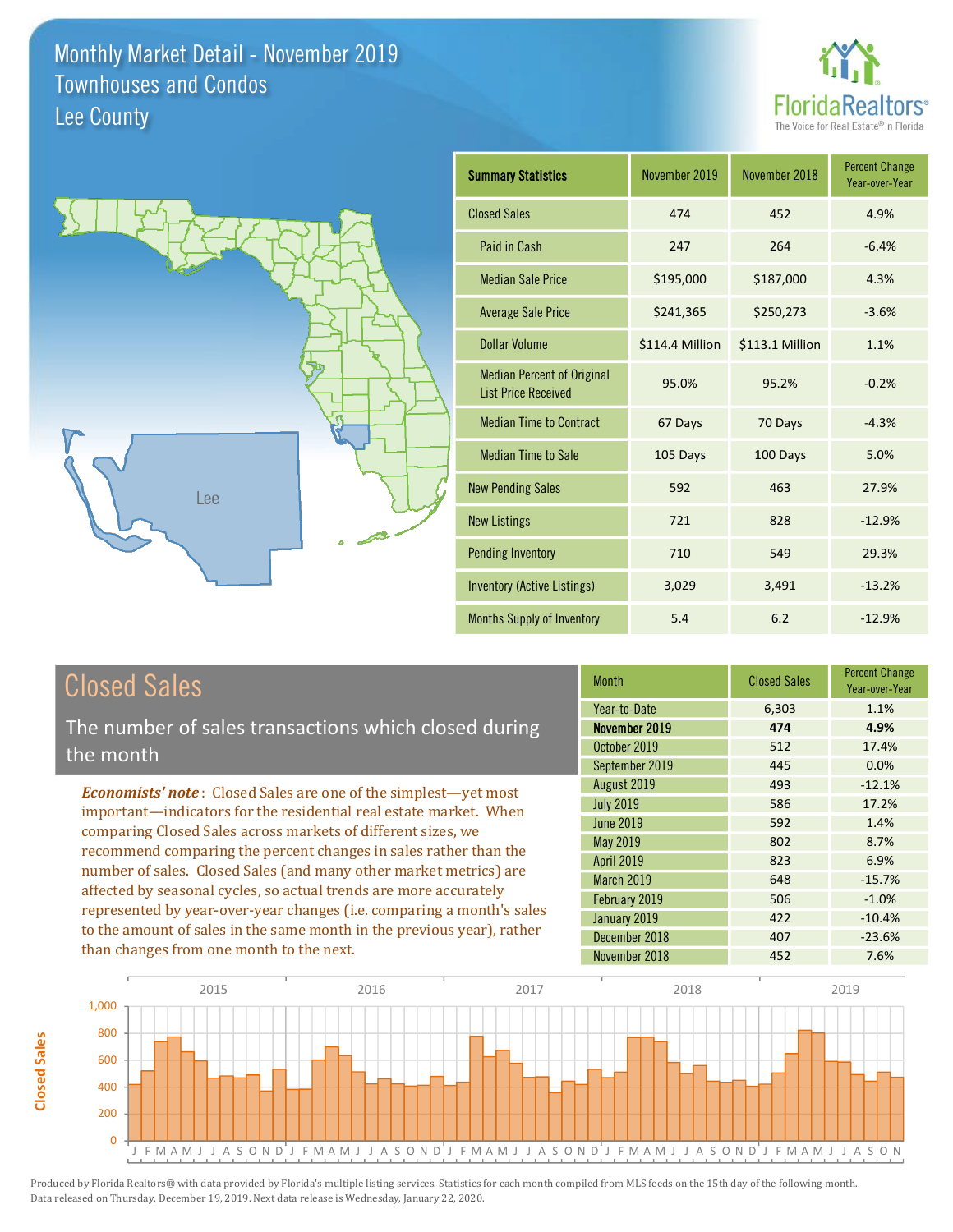this statistic should be interpreted with care.



 $-12.5%$ 

 $-18.6%$ 

| Cash Sales                                                                      | <b>Month</b>      | <b>Cash Sales</b> | <b>Percent Change</b><br>Year-over-Year |
|---------------------------------------------------------------------------------|-------------------|-------------------|-----------------------------------------|
|                                                                                 | Year-to-Date      | 3,503             | 0.5%                                    |
| The number of Closed Sales during the month in which                            | November 2019     | 247               | $-6.4%$                                 |
| buyers exclusively paid in cash                                                 | October 2019      | 245               | $-0.8%$                                 |
|                                                                                 | September 2019    | 234               | 7.3%                                    |
|                                                                                 | August 2019       | 242               | $-12.3%$                                |
|                                                                                 | <b>July 2019</b>  | 296               | 17.9%                                   |
| <b>Economists' note</b> : Cash Sales can be a useful indicator of the extent to | June 2019         | 327               | 10.1%                                   |
| which investors are participating in the market. Why? Investors are             | May 2019          | 448               | 11.4%                                   |
| far more likely to have the funds to purchase a home available up front,        | <b>April 2019</b> | 506               | 7.4%                                    |
| whereas the typical homebuyer requires a mortgage or some other                 | <b>March 2019</b> | 389               | $-15.4%$                                |
| form of financing. There are, of course, many possible exceptions, so           | February 2019     | 324               | 1.6%                                    |

January 2019

December 2018



### Cash Sales as a Percentage of Closed Sales

The percentage of Closed Sales during the month which were Cash Sales

**Economists' note:** This statistic is simply another way of viewing Cash Sales. The remaining percentages of Closed Sales (i.e. those not paid fully in cash) each month involved some sort of financing, such as mortgages, owner/seller financing, assumed loans, etc.

| <b>Month</b>      | <b>Percent of Closed</b><br>Sales Paid in Cash | <b>Percent Change</b><br>Year-over-Year |
|-------------------|------------------------------------------------|-----------------------------------------|
| Year-to-Date      | 55.6%                                          | $-0.5%$                                 |
| November 2019     | 52.1%                                          | $-10.8%$                                |
| October 2019      | 47.9%                                          | $-15.5%$                                |
| September 2019    | 52.6%                                          | 7.3%                                    |
| August 2019       | 49.1%                                          | $-0.2%$                                 |
| <b>July 2019</b>  | 50.5%                                          | 0.6%                                    |
| <b>June 2019</b>  | 55.2%                                          | 8.4%                                    |
| May 2019          | 55.9%                                          | 2.6%                                    |
| April 2019        | 61.5%                                          | 0.5%                                    |
| <b>March 2019</b> | 60.0%                                          | 0.3%                                    |
| February 2019     | 64.0%                                          | 2.6%                                    |
| January 2019      | 58.1%                                          | $-2.2%$                                 |
| December 2018     | 58.0%                                          | 6.6%                                    |
| November 2018     | 58.4%                                          | 2.6%                                    |

245

236

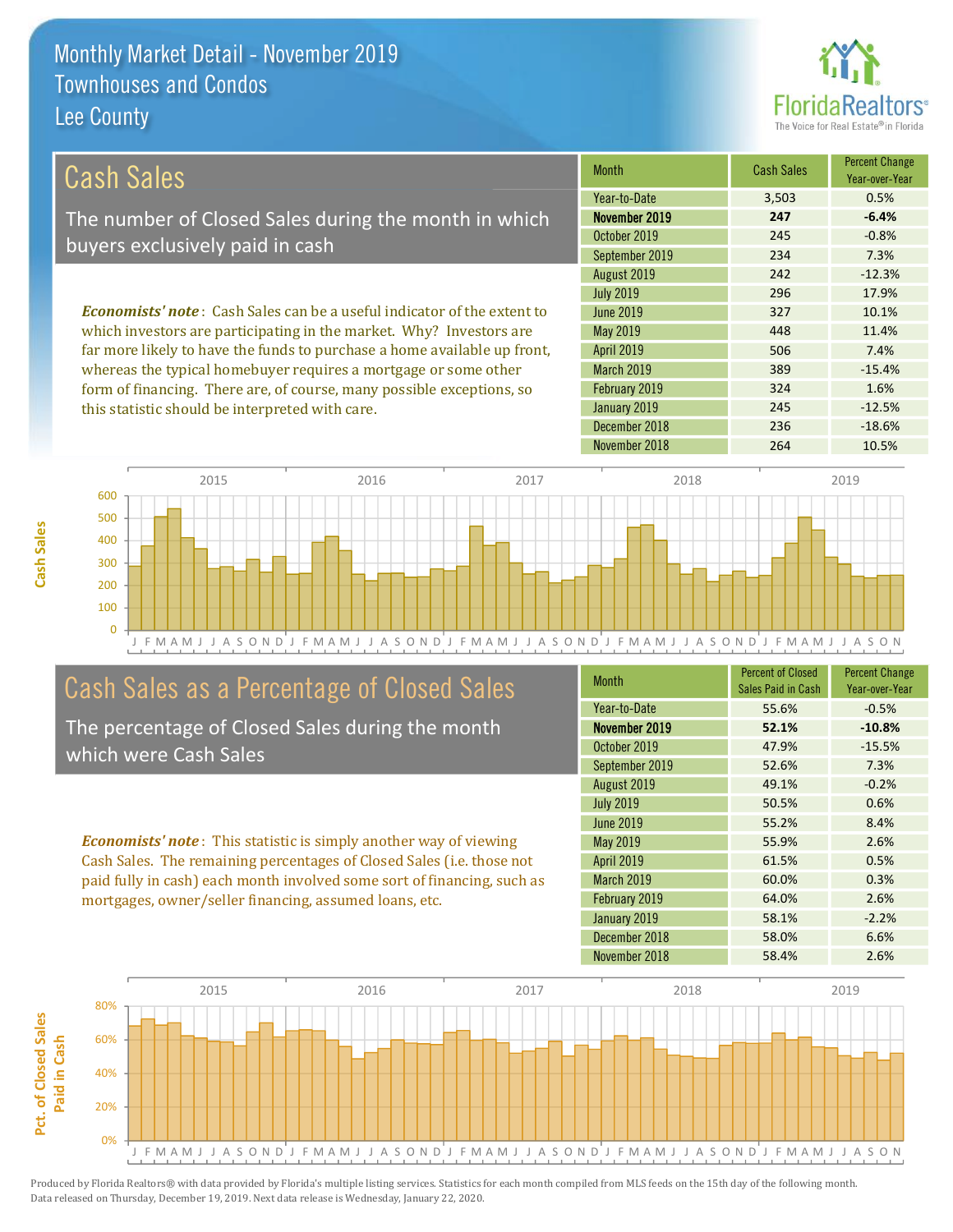

### **Median Sale Price**

The median sale price reported for the month (i.e. 50% of sales were above and 50% of sales were below)

**Economists' note**: Median Sale Price is our preferred summary statistic for price activity because, unlike Average Sale Price, Median Sale Price is not sensitive to high sale prices for small numbers of homes that may not be characteristic of the market area. Keep in mind that median price trends over time are not always solely caused by changes in the general value of local real estate. Median sale price only reflects the values of the homes that sold each month, and the mix of the types of homes that sell can change over time.

| <b>Month</b>     | <b>Median Sale Price</b> | <b>Percent Change</b><br>Year-over-Year |
|------------------|--------------------------|-----------------------------------------|
| Year-to-Date     | \$190,000                | 0.0%                                    |
| November 2019    | \$195,000                | 4.3%                                    |
| October 2019     | \$180,000                | $-5.0%$                                 |
| September 2019   | \$188,900                | $-1.6%$                                 |
| August 2019      | \$180,000                | $-4.3%$                                 |
| <b>July 2019</b> | \$185,000                | 4.4%                                    |
| <b>June 2019</b> | \$190,000                | $-5.0%$                                 |
| May 2019         | \$206,500                | 7.8%                                    |
| April 2019       | \$205,000                | 3.5%                                    |
| March 2019       | \$194,000                | 2.1%                                    |
| February 2019    | \$188,625                | $-0.7%$                                 |
| January 2019     | \$189,495                | $-0.8%$                                 |
| December 2018    | \$205,000                | 7.9%                                    |
| November 2018    | \$187,000                | 3.0%                                    |



### **Average Sale Price**

The average sale price reported for the month (i.e. total sales in dollars divided by the number of sales)

Economists' note: Usually, we prefer Median Sale Price over Average Sale Price as a summary statistic for home prices. However, Average Sale Price does have its uses-particularly when it is analyzed alongside the Median Sale Price. For one, the relative difference between the two statistics can provide some insight into the market for higher-end homes in an area.

| <b>Month</b>      | <b>Average Sale Price</b> | <b>Percent Change</b><br>Year-over-Year |
|-------------------|---------------------------|-----------------------------------------|
| Year-to-Date      | \$247,397                 | 0.9%                                    |
| November 2019     | \$241,365                 | $-3.6%$                                 |
| October 2019      | \$223,428                 | $-4.8%$                                 |
| September 2019    | \$236,139                 | $-0.6%$                                 |
| August 2019       | \$235,635                 | 3.6%                                    |
| <b>July 2019</b>  | \$225,300                 | 1.4%                                    |
| <b>June 2019</b>  | \$251,648                 | $-2.0%$                                 |
| May 2019          | \$270,878                 | 11.1%                                   |
| April 2019        | \$269,437                 | 2.4%                                    |
| <b>March 2019</b> | \$253,979                 | 4.6%                                    |
| February 2019     | \$243,399                 | $-1.3%$                                 |
| January 2019      | \$240,663                 | $-8.6%$                                 |
| December 2018     | \$304,353                 | 19.6%                                   |
| November 2018     | \$250,273                 | 8.5%                                    |



Produced by Florida Realtors® with data provided by Florida's multiple listing services. Statistics for each month compiled from MLS feeds on the 15th day of the following month. Data released on Thursday, December 19, 2019. Next data release is Wednesday, January 22, 2020.

**Average Sale Price**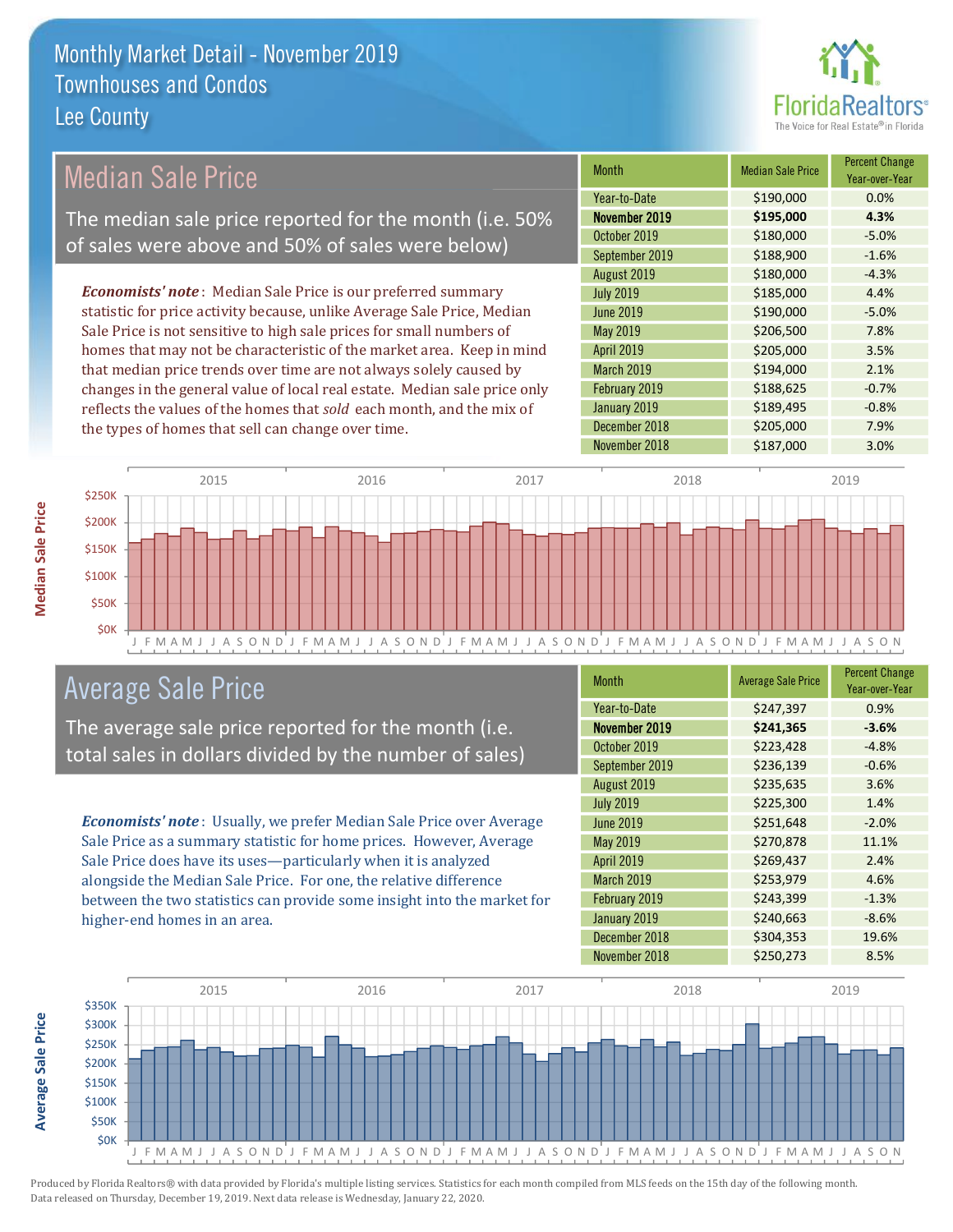

#### ollar Volume

The sum of the sale prices for all sales which closed during the month

**Economists' note**: Dollar Volume is simply the sum of all sale prices in a given time period, and can quickly be calculated by multiplying Closed Sales by Average Sale Price. It is a strong indicator of the health of the real estate industry in a market, and is of particular interest to real estate professionals, investors, analysts, and government agencies. Potential home sellers and home buyers, on the other hand, will likely be better served by paying attention to trends in the two components of Dollar Volume (i.e. sales and prices) individually.

| <b>Month</b>     | Dollar Volume   | <b>Percent Change</b><br>Year-over-Year |
|------------------|-----------------|-----------------------------------------|
| Year-to-Date     | \$1.6 Billion   | 2.0%                                    |
| November 2019    | \$114.4 Million | 1.1%                                    |
| October 2019     | \$114.4 Million | 11.8%                                   |
| September 2019   | \$105.1 Million | $-0.6%$                                 |
| August 2019      | \$116.2 Million | $-8.9%$                                 |
| <b>July 2019</b> | \$132.0 Million | 18.8%                                   |
| <b>June 2019</b> | \$149.0 Million | $-0.7%$                                 |
| May 2019         | \$217.2 Million | 20.7%                                   |
| April 2019       | \$221.7 Million | 9.4%                                    |
| March 2019       | \$164.6 Million | $-11.8%$                                |
| February 2019    | \$123.2 Million | $-2.3%$                                 |
| January 2019     | \$101.6 Million | $-18.1%$                                |
| December 2018    | \$123.9 Million | $-8.7%$                                 |
| November 2018    | \$113.1 Million | 16.8%                                   |



### Median Percent of Original List Price Received

The median of the sale price (as a percentage of the original list price) across all properties selling during the month

**Economists' note:** The Median Percent of Original List Price Received is useful as an indicator of market recovery, since it typically rises as buyers realize that the market may be moving away from them and they need to match the selling price (or better it) in order to get a contract on the house. This is usually the last measure to indicate a market has shifted from down to up, so it is what we would call a lagging indicator.

| <b>Month</b>      | Med. Pct. of Orig.<br><b>List Price Received</b> | <b>Percent Change</b><br>Year-over-Year |
|-------------------|--------------------------------------------------|-----------------------------------------|
| Year-to-Date      | 94.4%                                            | 0.1%                                    |
| November 2019     | 95.0%                                            | $-0.2%$                                 |
| October 2019      | 94.9%                                            | $-0.1%$                                 |
| September 2019    | 94.4%                                            | 0.3%                                    |
| August 2019       | 94.3%                                            | 0.0%                                    |
| <b>July 2019</b>  | 93.8%                                            | $-0.1%$                                 |
| June 2019         | 94.5%                                            | 0.9%                                    |
| May 2019          | 93.8%                                            | 0.0%                                    |
| <b>April 2019</b> | 94.0%                                            | $-0.4%$                                 |
| March 2019        | 94.5%                                            | 0.1%                                    |
| February 2019     | 94.3%                                            | $-0.6%$                                 |
| January 2019      | 94.8%                                            | 0.7%                                    |
| December 2018     | 95.0%                                            | 0.0%                                    |
| November 2018     | 95.2%                                            | 1.2%                                    |

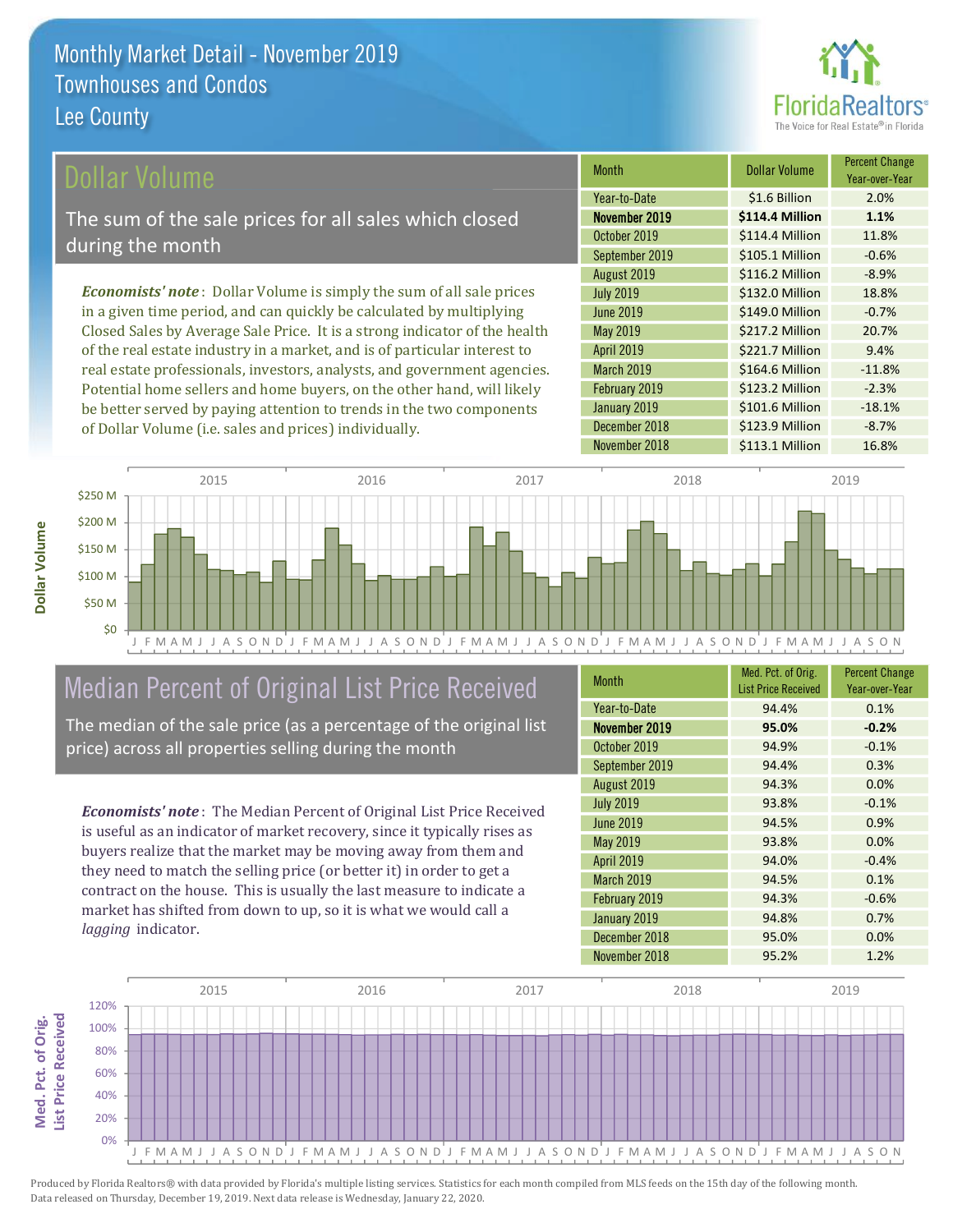

### **Median Time to Contract**

The median number of days between the listing date and contract date for all Closed Sales during the month

**Economists' note:** Like Time to Sale, Time to Contract is a measure of the length of the home selling process calculated for sales which closed during the month. The difference is that Time to Contract measures the number of days between the initial listing of a property and the signing of the contract which eventually led to the closing of the sale. When the gap between Median Time to Contract and Median Time to Sale grows, it is usually a sign of longer closing times and/or declining numbers of cash sales.

| <b>Month</b>      | <b>Median Time to</b><br>Contract | <b>Percent Change</b><br>Year-over-Year |
|-------------------|-----------------------------------|-----------------------------------------|
| Year-to-Date      | 79 Days                           | 6.8%                                    |
| November 2019     | 67 Days                           | $-4.3%$                                 |
| October 2019      | 83 Days                           | 10.7%                                   |
| September 2019    | 88 Days                           | $-17.8%$                                |
| August 2019       | 88 Days                           | 0.0%                                    |
| <b>July 2019</b>  | 92 Days                           | 22.7%                                   |
| <b>June 2019</b>  | 75 Days                           | $-14.8%$                                |
| May 2019          | 74 Days                           | 4.2%                                    |
| <b>April 2019</b> | 77 Days                           | 26.2%                                   |
| March 2019        | 59 Days                           | $-10.6%$                                |
| February 2019     | 86 Days                           | 32.3%                                   |
| January 2019      | 77 Days                           | 1.3%                                    |
| December 2018     | 69 Days                           | 13.1%                                   |
| November 2018     | 70 Days                           | $-16.7%$                                |



### **Median Time to Sale**

**Median Time to** 

The median number of days between the listing date and closing date for all Closed Sales during the month

**Economists' note**: Time to Sale is a measure of the length of the home selling process, calculated as the number of days between the initial listing of a property and the closing of the sale. Median Time to Sale is the amount of time the "middle" property selling this month was on the market. That is, 50% of homes selling this month took less time to sell, and 50% of homes took more time to sell. Median Time to Sale gives a more accurate picture than Average Time to Sale, which can be skewed upward by small numbers of properties taking an abnormally long time to sell.

| <b>Month</b>      | <b>Median Time to Sale</b> | <b>Percent Change</b><br>Year-over-Year |
|-------------------|----------------------------|-----------------------------------------|
| Year-to-Date      | 115 Days                   | 3.6%                                    |
| November 2019     | 105 Days                   | 5.0%                                    |
| October 2019      | 121 Days                   | 7.1%                                    |
| September 2019    | 132 Days                   | $-9.6%$                                 |
| August 2019       | 128 Days                   | $-3.8%$                                 |
| <b>July 2019</b>  | 128 Days                   | 10.3%                                   |
| <b>June 2019</b>  | 114 Days                   | $-8.1%$                                 |
| May 2019          | 112 Days                   | 3.7%                                    |
| <b>April 2019</b> | 109 Days                   | 10.1%                                   |
| March 2019        | 96 Days                    | $-4.0%$                                 |
| February 2019     | 113 Days                   | 21.5%                                   |
| January 2019      | 115 Days                   | 2.7%                                    |
| December 2018     | 105 Days                   | 20.7%                                   |
| November 2018     | 100 Days                   | $-9.1%$                                 |

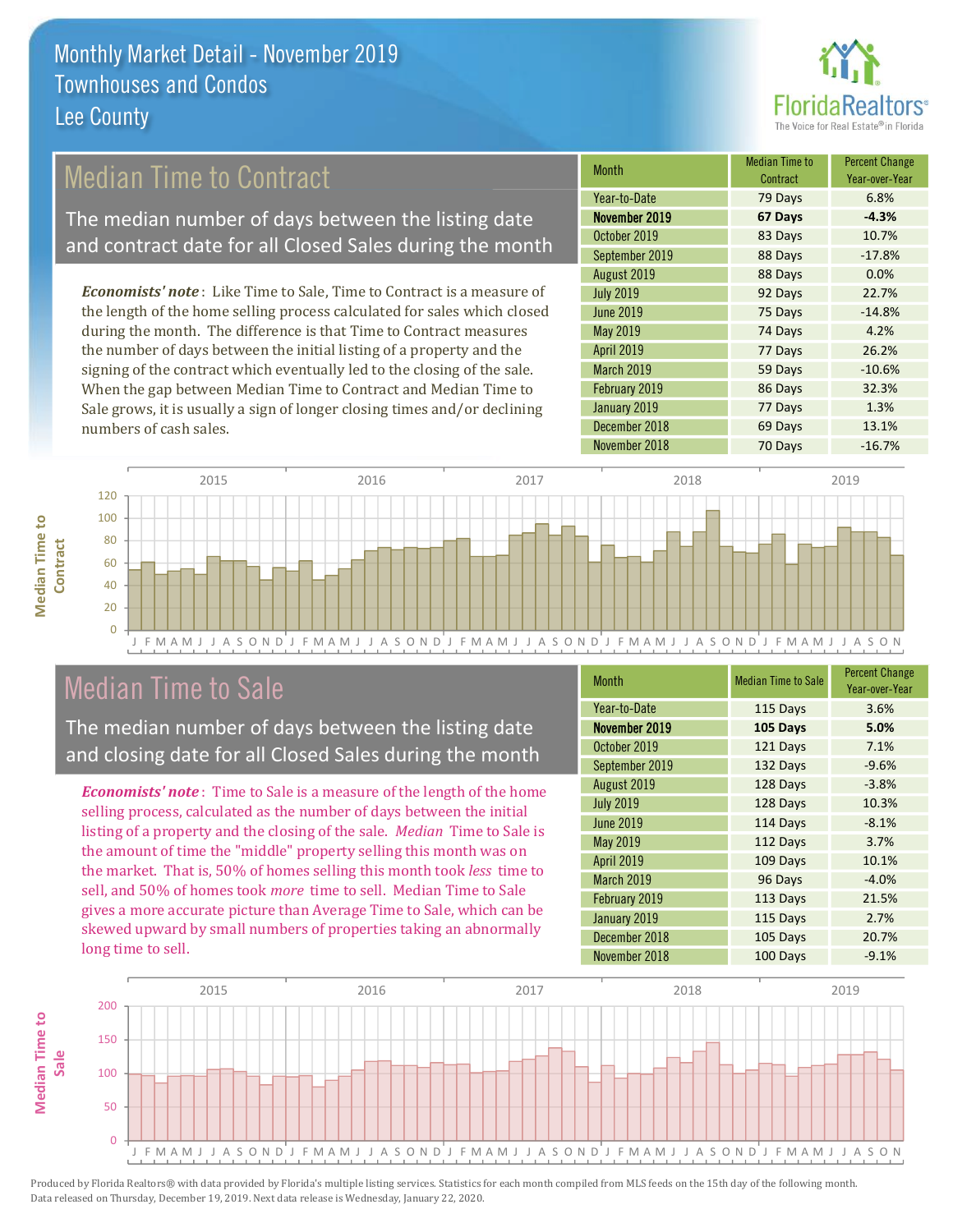

| New Pending Sales                                                              | <b>Month</b>      | <b>New Pending Sales</b> | <b>Percent Change</b><br>Year-over-Year |
|--------------------------------------------------------------------------------|-------------------|--------------------------|-----------------------------------------|
|                                                                                | Year-to-Date      | 7,188                    | 4.0%                                    |
| The number of listed properties that went under                                | November 2019     | 592                      | 27.9%                                   |
| contract during the month                                                      | October 2019      | 564                      | 11.2%                                   |
|                                                                                | September 2019    | 515                      | 15.5%                                   |
|                                                                                | August 2019       | 531                      | 1.0%                                    |
| <b>Economists' note</b> : Because of the typical length of time it takes for a | <b>July 2019</b>  | 535                      | $-4.3%$                                 |
| sale to close, economists consider Pending Sales to be a decent                | June 2019         | 590                      | 2.6%                                    |
| indicator of potential future Closed Sales. It is important to bear in         | May 2019          | 730                      | 15.3%                                   |
| mind, however, that not all Pending Sales will be closed successfully.         | <b>April 2019</b> | 812                      | 1.8%                                    |
| So, the effectiveness of Pending Sales as a future indicator of Closed         | <b>March 2019</b> | 918                      | 2.1%                                    |
| Sales is susceptible to changes in market conditions such as the               | February 2019     | 745                      | $-2.4%$                                 |
| availability of financing for homebuyers and the inventory of                  | January 2019      | 656                      | $-11.7%$                                |



December 2018

### **New Listings**

distressed properties for sale.

The number of properties put onto the market during the month

Economists' note: New Listings tend to rise in delayed response to increasing prices, so they are often seen as a lagging indicator of market health. As prices rise, potential sellers raise their estimations of value—and in the most recent cycle, rising prices have freed up many potential sellers who were previously underwater on their mortgages. Note that in our calculations, we take care to not include properties that were recently taken off the market and quickly relisted, since these are not really new listings.

| <b>Month</b>      | <b>New Listings</b> | <b>Percent Change</b><br>Year-over-Year |
|-------------------|---------------------|-----------------------------------------|
| Year-to-Date      | 7,875               | $-4.1%$                                 |
| November 2019     | 721                 | $-12.9%$                                |
| October 2019      | 790                 | $-6.7%$                                 |
| September 2019    | 619                 | 10.9%                                   |
| August 2019       | 498                 | $-7.8%$                                 |
| <b>July 2019</b>  | 484                 | $-2.0%$                                 |
| June 2019         | 524                 | 8.5%                                    |
| May 2019          | 593                 | $-11.1%$                                |
| <b>April 2019</b> | 786                 | 2.2%                                    |
| <b>March 2019</b> | 838                 | $-8.1%$                                 |
| February 2019     | 881                 | $-6.2%$                                 |
| January 2019      | 1,141               | $-2.7%$                                 |
| December 2018     | 661                 | $-4.3%$                                 |
| November 2018     | 828                 | 1.0%                                    |

392

 $-13.1%$ 



Produced by Florida Realtors® with data provided by Florida's multiple listing services. Statistics for each month compiled from MLS feeds on the 15th day of the following month. Data released on Thursday, December 19, 2019. Next data release is Wednesday, January 22, 2020.

**New Listings**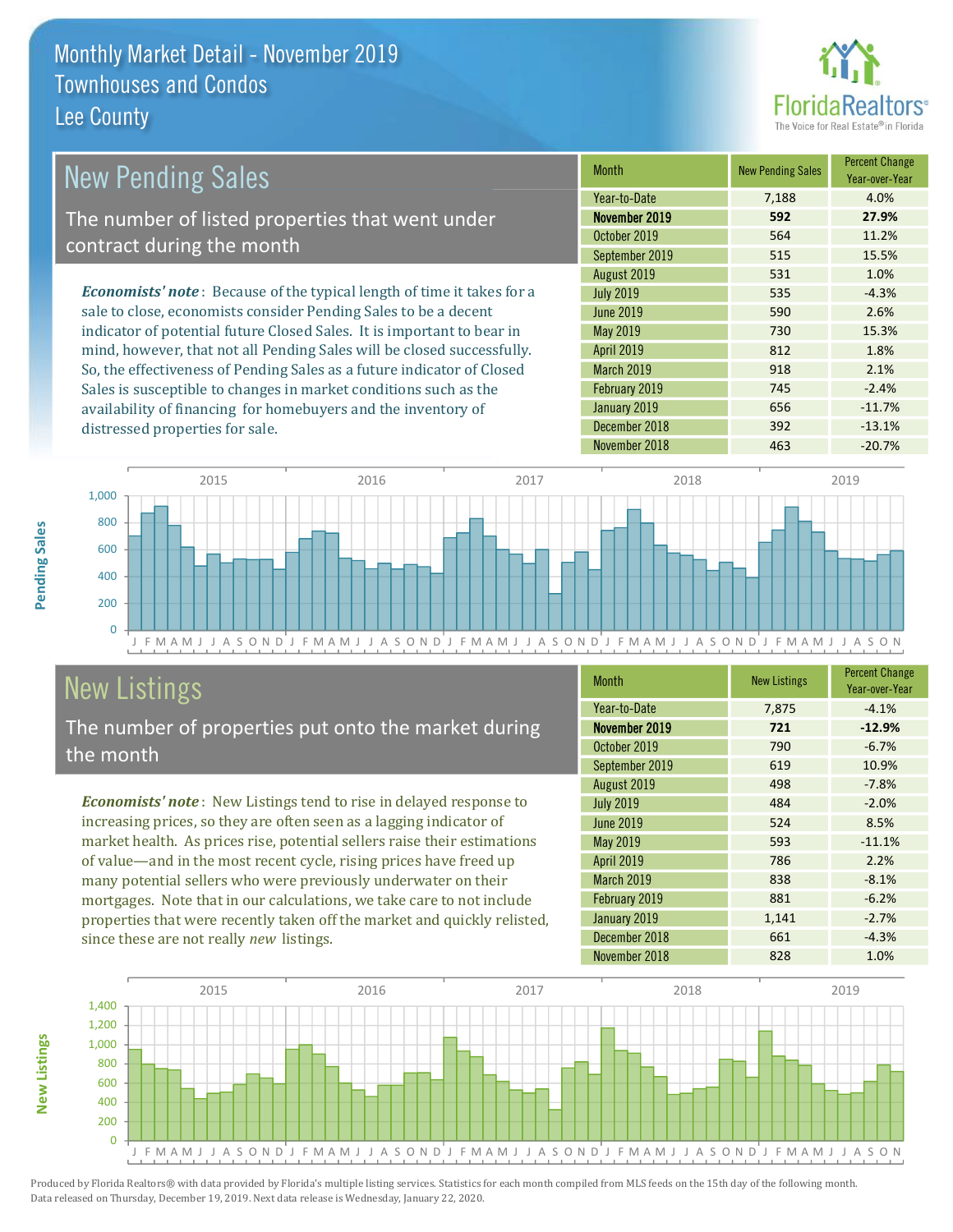

# **Inventory (Active Listings)** The number of property listings active at the end of the month

**Economists' note:** There are a number of ways to define and calculate Inventory. Our method is to simply count the number of active listings on the last day of the month, and hold this number to compare with the same month the following year. Inventory rises when New Listings are outpacing the number of listings that go off-market (regardless of whether they actually sell). Likewise, it falls when New Listings aren't keeping up with the rate at which homes are going off-market.

| <b>Month</b>             | Inventory | <b>Percent Change</b><br>Year-over-Year |
|--------------------------|-----------|-----------------------------------------|
| <b>YTD (Monthly Avg)</b> | 3,357     | 0.8%                                    |
| November 2019            | 3,029     | $-13.2%$                                |
| October 2019             | 2,947     | $-8.1%$                                 |
| September 2019           | 2,741     | $-5.3%$                                 |
| August 2019              | 2,684     | $-5.3%$                                 |
| <b>July 2019</b>         | 2,957     | 0.4%                                    |
| <b>June 2019</b>         | 3,160     | 0.1%                                    |
| May 2019                 | 3,410     | $-1.0%$                                 |
| <b>April 2019</b>        | 3,763     | 6.0%                                    |
| March 2019               | 3,969     | 7.4%                                    |
| February 2019            | 4,165     | 10.4%                                   |
| January 2019             | 4,107     | 12.5%                                   |
| December 2018            | 3,663     | 12.0%                                   |
| November 2018            | 3,491     | 11.6%                                   |



### Months Supply of Inventory

An estimate of the number of months it will take to deplete the current Inventory given recent sales rates

**Economists' note**: MSI is a useful indicator of market conditions. The benchmark for a balanced market (favoring neither buyer nor seller) is 5.5 months of inventory. Anything higher is traditionally a buyers' market, and anything lower is a sellers' market. There is no single accepted way of calculating MSI. A common method is to divide current Inventory by the most recent month's Closed Sales count, but this count is a usually poor predictor of future Closed Sales due to seasonal cycles. To eliminate seasonal effects, we use the 12-month average of monthly Closed Sales instead.

| <b>Month</b>             | <b>Months Supply</b> | <b>Percent Change</b><br>Year-over-Year |
|--------------------------|----------------------|-----------------------------------------|
| <b>YTD (Monthly Avg)</b> | 6.1                  | 0.0%                                    |
| November 2019            | 5.4                  | $-12.9%$                                |
| October 2019             | 5.3                  | $-7.0%$                                 |
| September 2019           | 5.0                  | $-2.0%$                                 |
| August 2019              | 4.9                  | $-3.9%$                                 |
| <b>July 2019</b>         | 5.3                  | $-1.9%$                                 |
| <b>June 2019</b>         | 5.8                  | 0.0%                                    |
| May 2019                 | 6.2                  | $-1.6%$                                 |
| <b>April 2019</b>        | 6.9                  | 4.5%                                    |
| <b>March 2019</b>        | 7.4                  | 5.7%                                    |
| February 2019            | 7.6                  | 7.0%                                    |
| January 2019             | 7.5                  | 7.1%                                    |
| December 2018            | 6.6                  | 4.8%                                    |
| November 2018            | 6.2                  | 1.6%                                    |

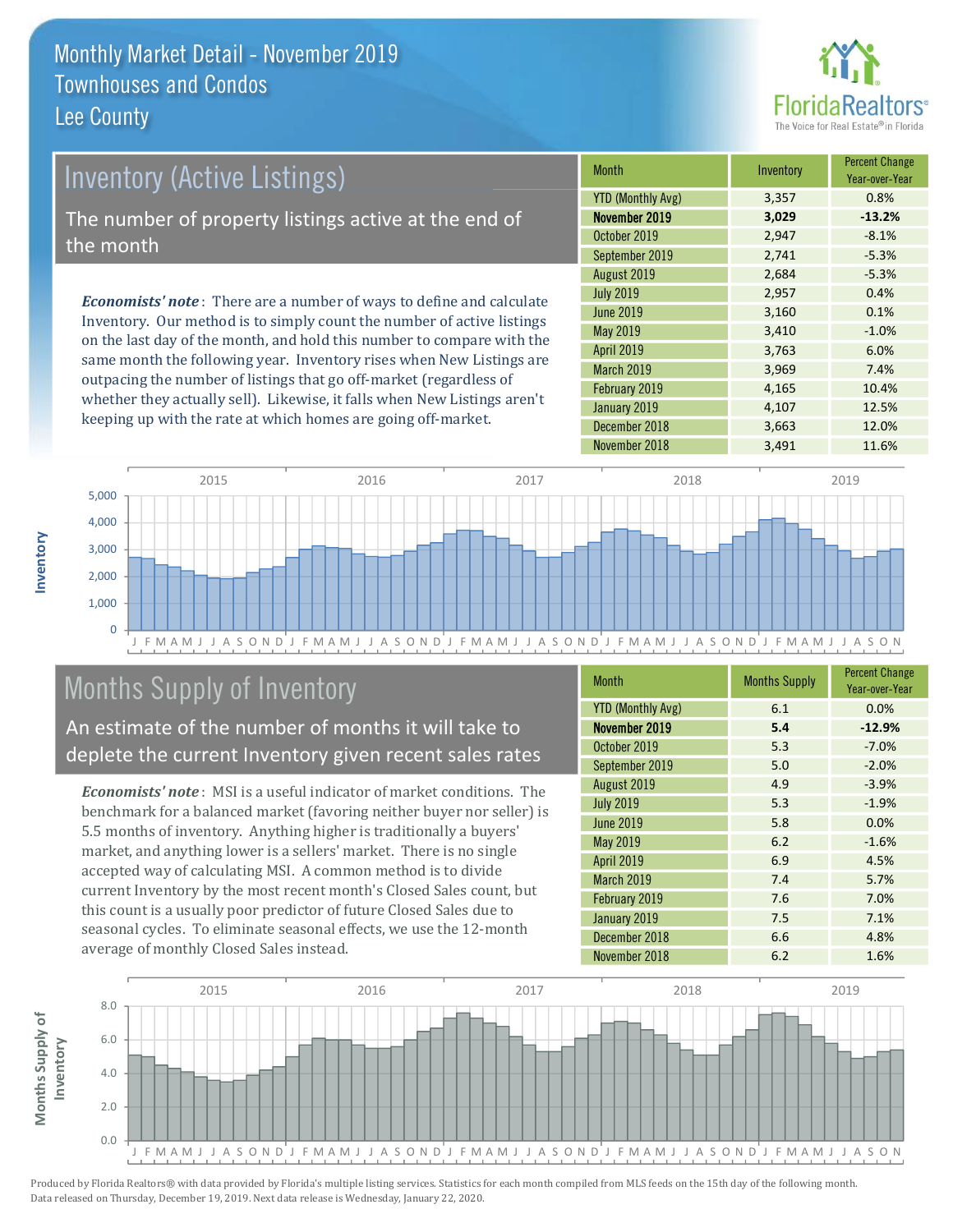

### **Closed Sales by Sale Price** The number of sales transactions which closed during

the month

**Economists' note:** Closed Sales are one of the simplest—yet most important-indicators for the residential real estate market. When comparing Closed Sales across markets of different sizes, we recommend comparing the percent changes in sales rather than the number of sales. Closed Sales (and many other market metrics) are affected by seasonal cycles, so actual trends are more accurately represented by year-over-year changes (i.e. comparing a month's sales to the amount of sales in the same month in the previous year), rather than changes from one month to the next.

| Sale Price            | <b>Closed Sales</b> | <b>Percent Change</b><br>Year-over-Year |
|-----------------------|---------------------|-----------------------------------------|
| Less than \$50,000    | 3                   | 200.0%                                  |
| $$50,000 - $99,999$   | 40                  | 2.6%                                    |
| $$100,000 - $149,999$ | 80                  | 0.0%                                    |
| $$150,000 - $199,999$ | 126                 | $-8.0%$                                 |
| \$200,000 - \$249,999 | 83                  | 22.1%                                   |
| \$250,000 - \$299,999 | 47                  | 4.4%                                    |
| \$300,000 - \$399,999 | 50                  | 56.3%                                   |
| \$400,000 - \$599,999 | 26                  | 4.0%                                    |
| \$600,000 - \$999,999 | 12                  | $-20.0%$                                |
| \$1,000,000 or more   | 7                   | $-30.0%$                                |



#### **Median Time to Contract by Sale Price** The median number of days between the listing date and contract date for all Closed Sales during the month

**Economists' note**: Like Time to Sale. Time to Contract is a measure of the length of the home selling process calculated for sales which closed during the month. The difference is that Time to Contract measures the number of days between the initial listing of a property and the signing of the contract which eventually led to the closing of the sale. When the gap between Median Time to Contract and Median Time to Sale grows, it is usually a sign of longer closing times and/or declining numbers of cash sales.

| <b>Sale Price</b>     | Median Time to<br>Contract | Percent Change<br>Year-over-Year |
|-----------------------|----------------------------|----------------------------------|
| Less than \$50,000    | 26 Days                    | $-95.4%$                         |
| $$50,000 - $99,999$   | 59 Days                    | $-3.3%$                          |
| $$100,000 - $149,999$ | 61 Days                    | 15.1%                            |
| \$150,000 - \$199,999 | 74 Days                    | 19.4%                            |
| $$200,000 - $249,999$ | 73 Days                    | $-13.1%$                         |
| \$250,000 - \$299,999 | 46 Days                    | $-23.3%$                         |
| \$300,000 - \$399,999 | 122 Days                   | $-9.6%$                          |
| \$400,000 - \$599,999 | 100 Days                   | 5.3%                             |
| \$600,000 - \$999,999 | 247 Days                   | 139.8%                           |
| \$1,000,000 or more   | 287 Days                   | 38.0%                            |



Produced by Florida Realtors® with data provided by Florida's multiple listing services. Statistics for each month compiled from MLS feeds on the 15th day of the following month. Data released on Thursday, December 19, 2019. Next data release is Wednesday, January 22, 2020.

**Median Time to Contract**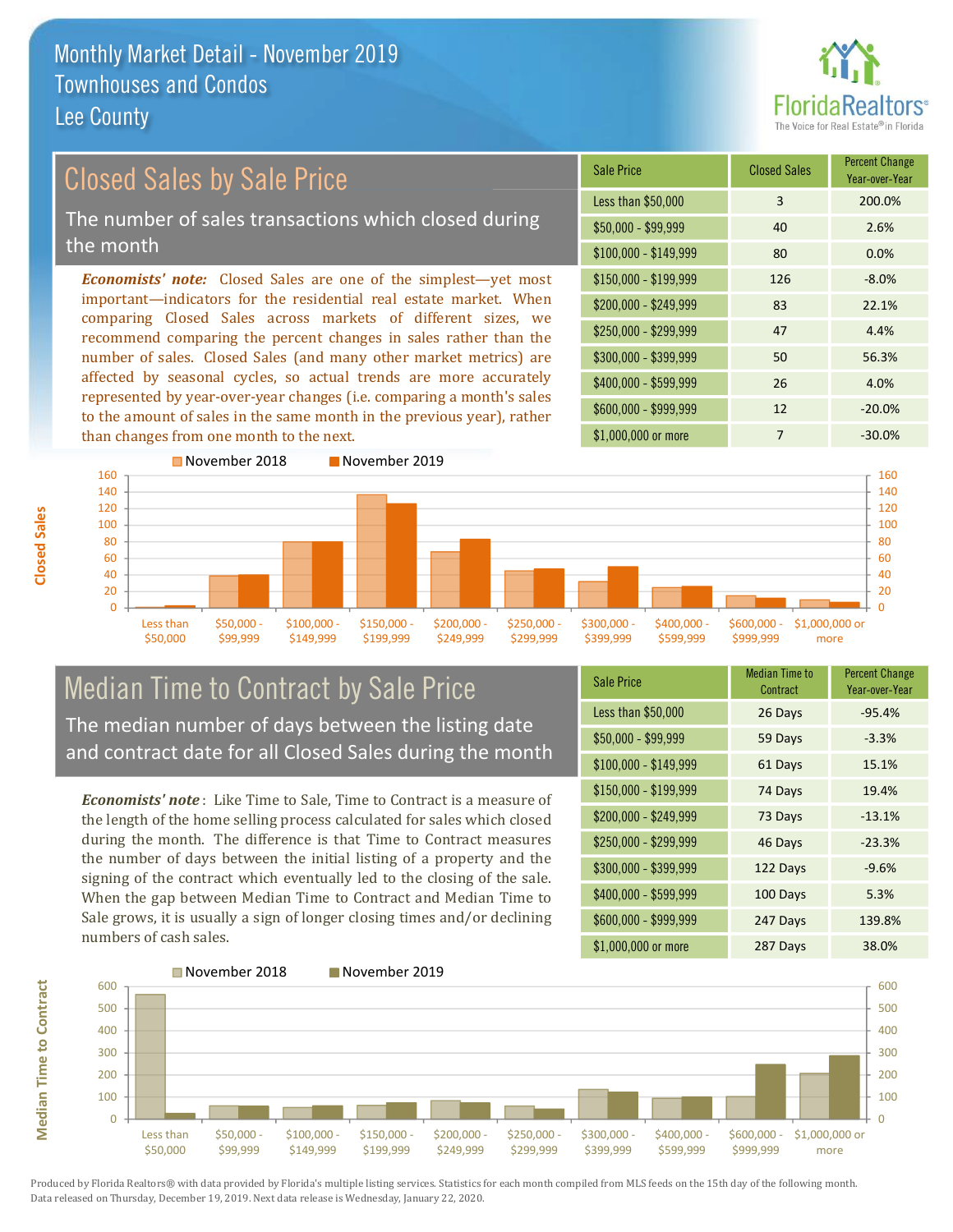

### New Listings by Initial Listing Price

The number of properties put onto the market during the month

Economists' note: New Listings tend to rise in delayed response to increasing prices, so they are often seen as a lagging indicator of market health. As prices rise, potential sellers raise their estimations of value—and in the most recent cycle, rising prices have freed up many potential sellers who were previously underwater on their mortgages. Note that in our calculations, we take care to not include properties that were recently taken off the market and quickly relisted, since these are not really new listings.

| <b>Initial Listing Price</b> | <b>New Listings</b> | <b>Percent Change</b><br>Year-over-Year |
|------------------------------|---------------------|-----------------------------------------|
| Less than \$50,000           | $\mathbf{1}$        | $-50.0%$                                |
| $$50,000 - $99,999$          | 31                  | $-13.9%$                                |
| $$100,000 - $149,999$        | 108                 | $-18.2%$                                |
| $$150,000 - $199,999$        | 176                 | 2.9%                                    |
| \$200,000 - \$249,999        | 121                 | $-9.7%$                                 |
| \$250,000 - \$299,999        | 89                  | $-9.2%$                                 |
| \$300,000 - \$399,999        | 68                  | $-42.9%$                                |
| \$400,000 - \$599,999        | 69                  | 19.0%                                   |
| \$600,000 - \$999,999        | 37                  | $-26.0%$                                |
| \$1,000,000 or more          | 21                  | $-25.0%$                                |



#### **Inventory by Current Listing Price** The number of property listings active at the end of the month

**Economists' note**: There are a number of ways to define and calculate Inventory. Our method is to simply count the number of active listings on the last day of the month, and hold this number to compare with the same month the following year. Inventory rises when New Listings are outpacing the number of listings that go off-market (regardless of whether they actually sell). Likewise, it falls when New Listings aren't keeping up with the rate at which homes are going off-market.

| <b>Current Listing Price</b> | Inventory | <b>Percent Griange</b><br>Year-over-Year |
|------------------------------|-----------|------------------------------------------|
| Less than \$50,000           | 56        | 7.7%                                     |
| $$50,000 - $99,999$          | 128       | $-3.0%$                                  |
| $$100,000 - $149,999$        | 408       | $-15.4%$                                 |
| $$150,000 - $199,999$        | 550       | $-20.7%$                                 |
| \$200,000 - \$249,999        | 432       | $-20.4%$                                 |
| \$250,000 - \$299,999        | 356       | $-14.4%$                                 |
| \$300,000 - \$399,999        | 396       | $-13.3%$                                 |
| \$400,000 - \$599,999        | 350       | 3.9%                                     |
| \$600,000 - \$999,999        | 224       | $-6.7%$                                  |
| $$1.000.000$ or more         | 129       | $-6.5\%$                                 |



Produced by Florida Realtors® with data provided by Florida's multiple listing services. Statistics for each month compiled from MLS feeds on the 15th day of the following month. Data released on Thursday, December 19, 2019. Next data release is Wednesday, January 22, 2020.

nventory